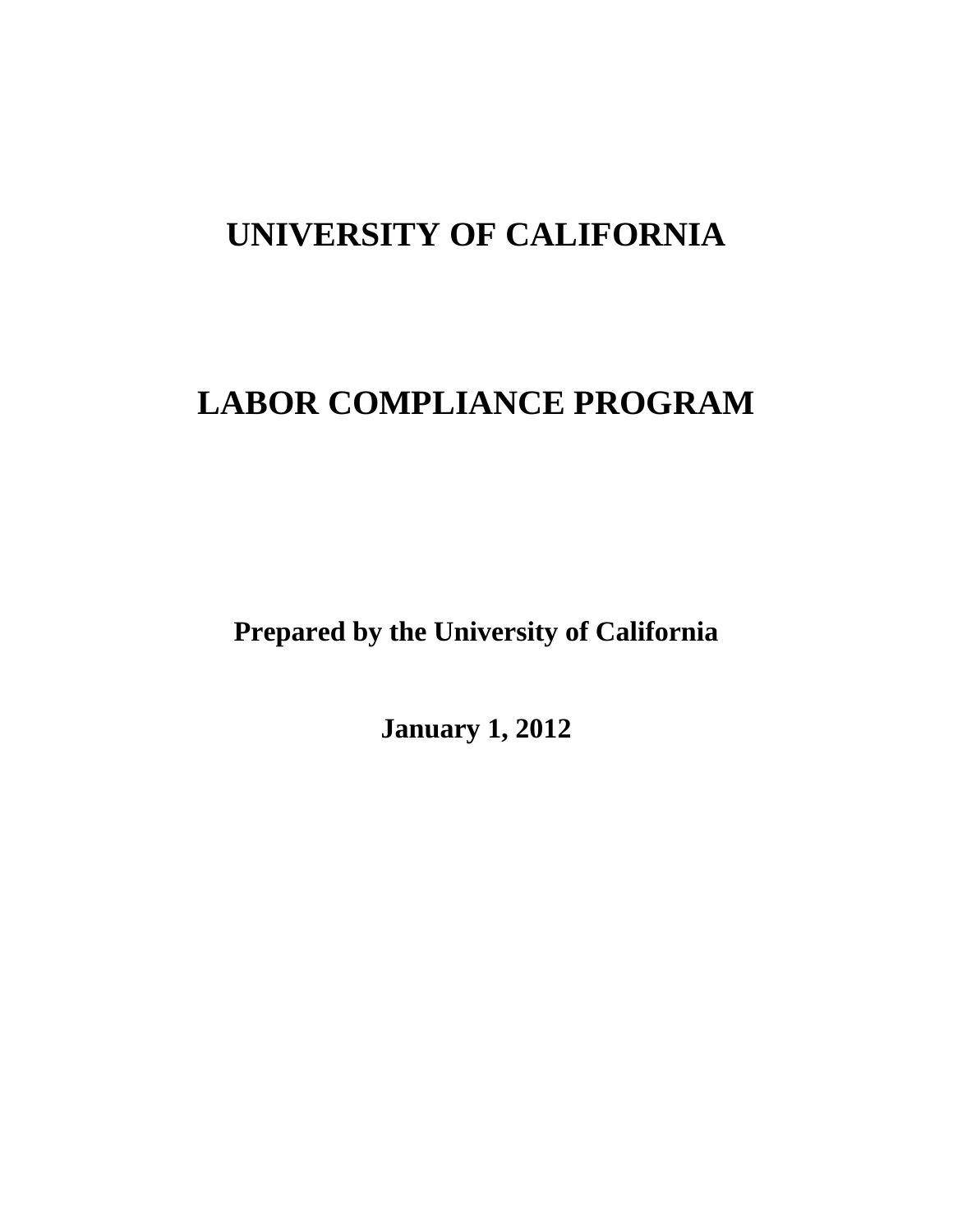#### **UNIVERSITY OF CALIFORNIA**

#### **LABOR COMPLIANCE PROGRAM**

## **IMPLEMENTATION PLAN & OPERATIONS MANUAL**

#### **Table of Contents**

| <b>Section</b> | Page |
|----------------|------|
|                |      |

# **Labor Compliance Program**

| Section II - University Public Works Projects - Contract Language4 |  |
|--------------------------------------------------------------------|--|
|                                                                    |  |
|                                                                    |  |
|                                                                    |  |
|                                                                    |  |
|                                                                    |  |
|                                                                    |  |
| Section IX - Notification of Contractor and Appeal Rights          |  |
|                                                                    |  |
|                                                                    |  |
|                                                                    |  |
|                                                                    |  |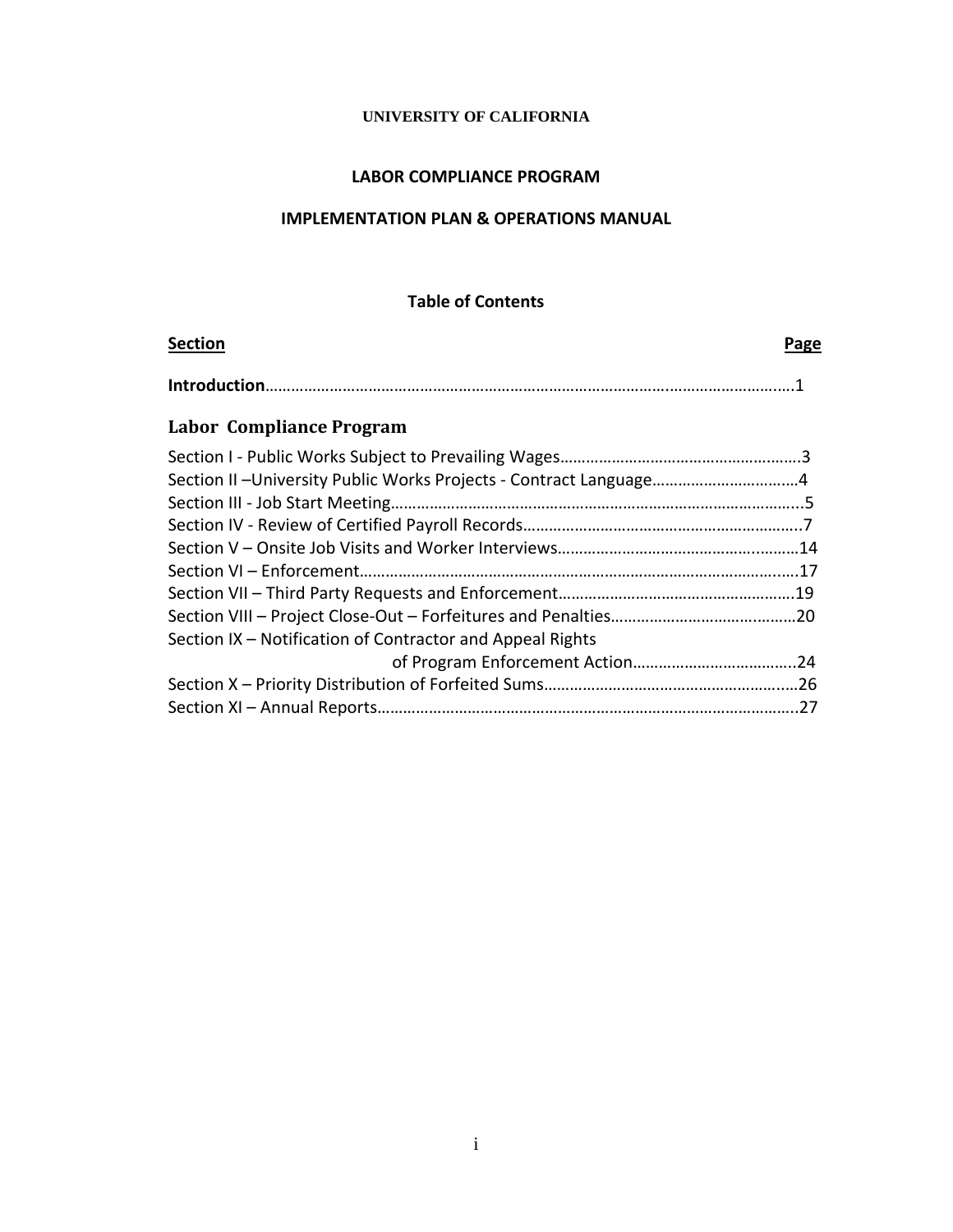#### **INTRODUCTION**

The Regents of the University of California (the "University of California") institutes this Labor Compliance Program (LCP) for the purpose of implementing its policy relative to the labor compliance provisions of public works contracts funded by bonds issued by the State of California. This update is provided as part of the University's continuing commitment to the requirements of LCP laws and regulations. The University will continue to update its program as the laws and regulations relating to Labor Compliance Programs are changed and updated.

This program is applicable to all public works projects awarded by the University on or after January 1, 2012, using funds derived from any bond issued by the State of California to fund public works projects that are not otherwise administered by the Department of Industrial Relations' Compliance Monitoring Unit.

California Labor Code Section 1770, et seq., and Education Code Section 17424 require contractors on public works projects pay their workers based on the prevailing wage rates which are established and issued by the Department of Industrial Relations, Division of Labor Statistics and Research.

California Labor Code Section 1776 requires contractors to keep accurate payroll records of trades workers on all public works projects and to submit copies of certified payroll records upon request.

California Labor Code Section 1777.5 requires contractors to employ registered apprentices on public works projects.

This labor compliance program contains the labor compliance standards required by state laws, regulations, and directives, as well as University policies and contract provisions, which include, but are not limited, the following:

- 1. Payment of applicable prevailing wage rates.
- 2. Employment of properly registered apprentices.
- 3. Providing certified payroll records upon request but not less than monthly.
- 4. Monitoring University construction sites for the verification of proper payments of prevailing wage rates and work classification.
- 5. Conducting pre-job conferences with contractors/subcontractors.
- 6. Withholding contract payments and imposing penalties for noncompliance.
- 7. Applicable reports to the California Labor Commissioner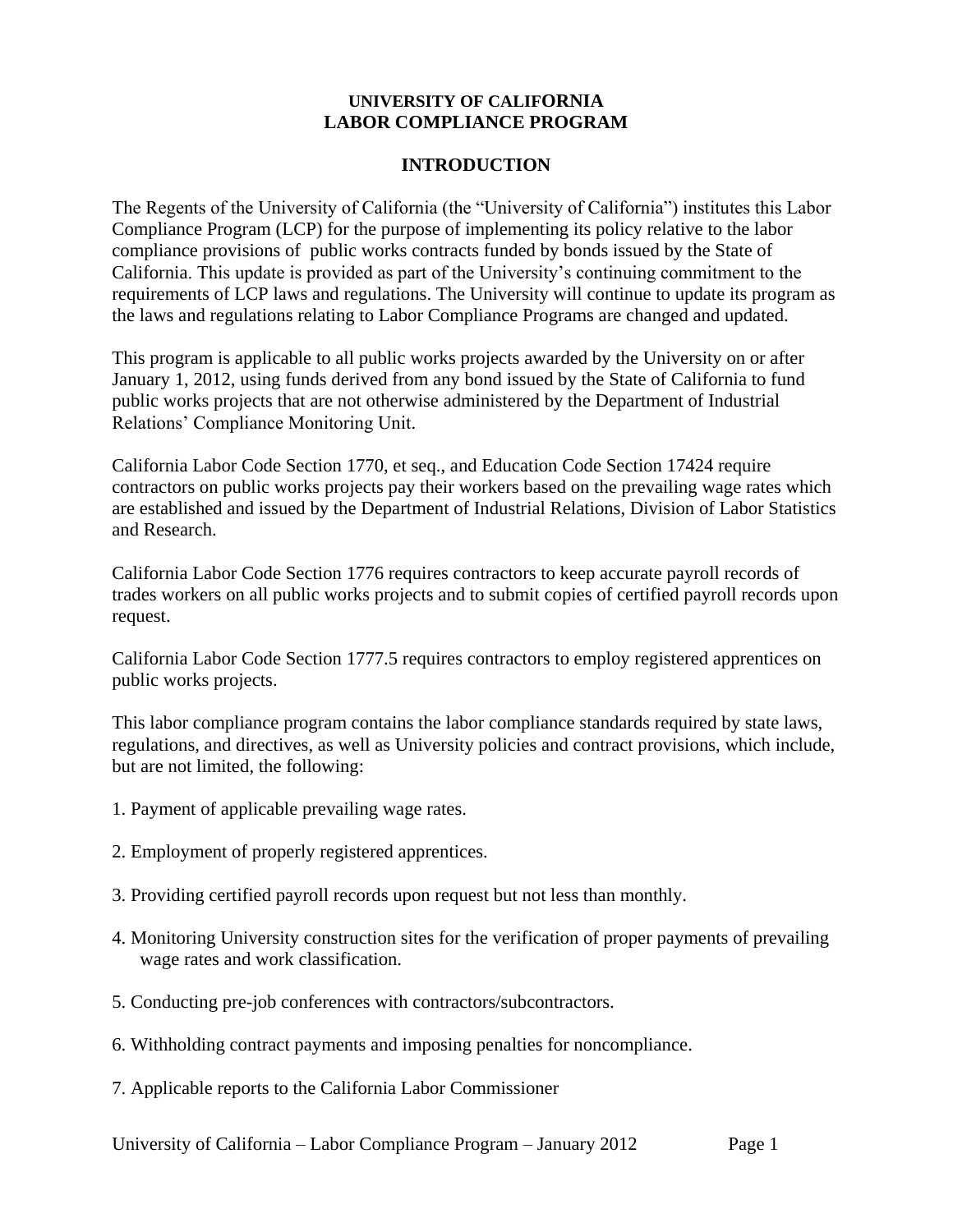8. Preparation and submittal of an Annual Report to the Department of Industrial Relations.

The University is committed to providing a current, complete and accurate LCP program for all applicable projects. As such, the University will update this administrative manual and LCP documents each time the Labor Code is amended and /or the DIR issues new regulations relating to LCPs. The University will also continue to conduct periodic training of its LCP Campus Officers and staff when the Labor Code and DIR regulations relating to LCP change and/or as needed by the LCP campus staff.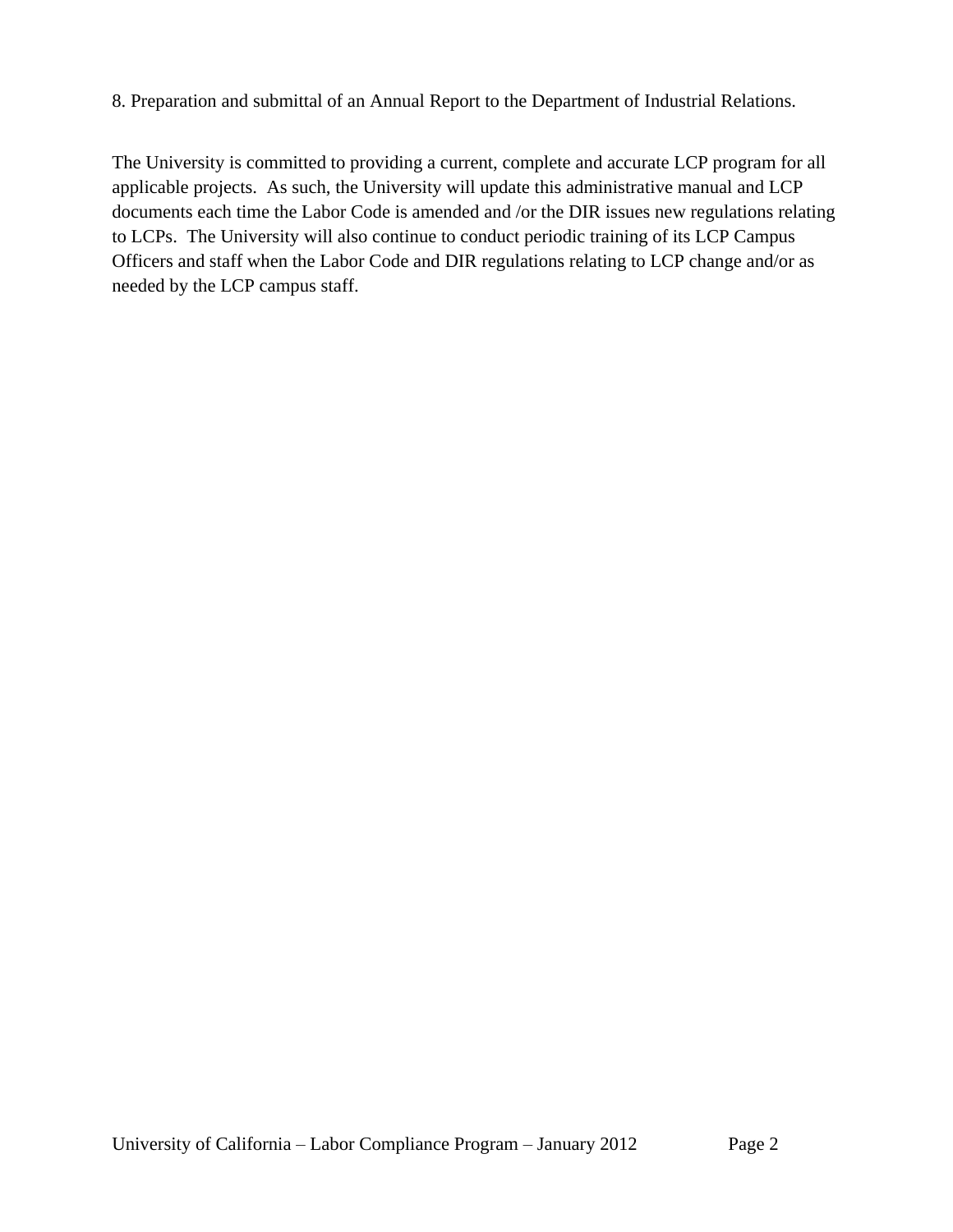# **SECTION I.**

## **PUBLIC WORKS SUBJECT TO PREVAILING WAGE LAWS**

State prevailing wage rates as set forth in Labor Code Sections 1720, 1720.2, 1720.3, and 1771, have been made applicable to University construction contracts funded in whole or in part by bonds issued by the State of California and include, but are not limited to, such types of work as construction, alteration, demolition, repair, installation or maintenance work. The Division of Labor Statistics and Research (DLSR) predetermines the appropriate prevailing wage rates for particular construction trades and crafts by county.

#### A. Types of Contracts to Which Labor Compliance Program Requirements Apply

As provided in Labor Code Section  $1771.3(a)(2)$  and (b),  $1771.5(c)$  and California Code of Regulations Section 16450 et seq., an awarding body Labor Compliance Program (LCP), shall apply to any public works project awarded on or after August 1, 2010 that is funded in whole or in part from any bond issued by the State of California to fund public works projects.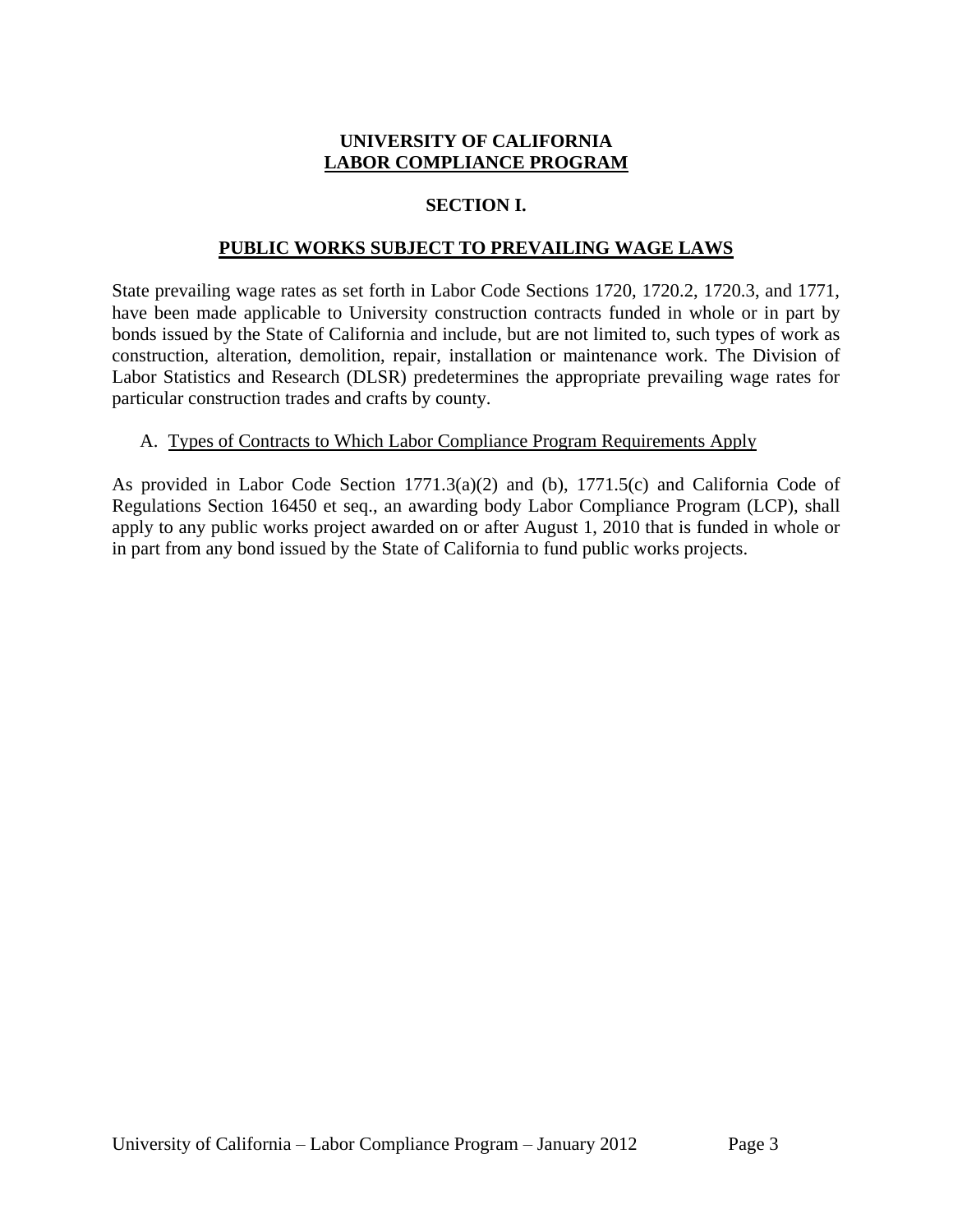## **SECTION II.**

# **UNIVERSITY PUBLIC WORKS CONTRACTS – CONTRACT LANGUAGE**

All University solicitations for bids and contracts for projects funded in whole or in part by bonds issued by the State of California and. requiring LCP compliance shall contain appropriate language concerning the requirements of the Public Works chapter of the Labor Code similar to the sample language listed below:

*This project is subject to the requirements of Section 1770 et seq. of the California Labor Code requiring the payment of prevailing wages, the training of apprentices and compliance with other applicable requirements. The University of California has on file at {ADDRESS OF UNIVERSITY FACILITY ISSUING DOCUMENTS} copies of the prevailing rate of per diem wages to be paid to all applicable workers. The prevailing wage rate determinations on file with University of California shall be made available to all interested parties upon reasonable request during normal business hours. Additionally, a copy of the prevailing wage determinations shall be available at each job site. Prevailing wage information may also be obtained via the internet at: www.dir.ca.gov. The University of California has instituted a Labor Compliance Program (LCP) and all contractors who perform work on projects covered by the LCP with this awarding body will be subject to the terms of that LCP.*

*As a condition to receiving progress payments, final payment and payment of retention on any and all projects on which the payment of prevailing wages is required, the contractor agrees to present to the University, along with its request for payment, all applicable and necessary certified payrolls and other required documents for the time period covering such payment request. The University shall withhold any portion of a payment, including the entire payment amount, until certified payroll forms and other required LCP documents are properly submitted. In the event that certified payroll forms do not comply with the requirements of Labor Code Section 1720 et seq., or wage violations are identified by the University, the University may continue to hold sufficient funds to cover estimated wages and penalties under the contract.*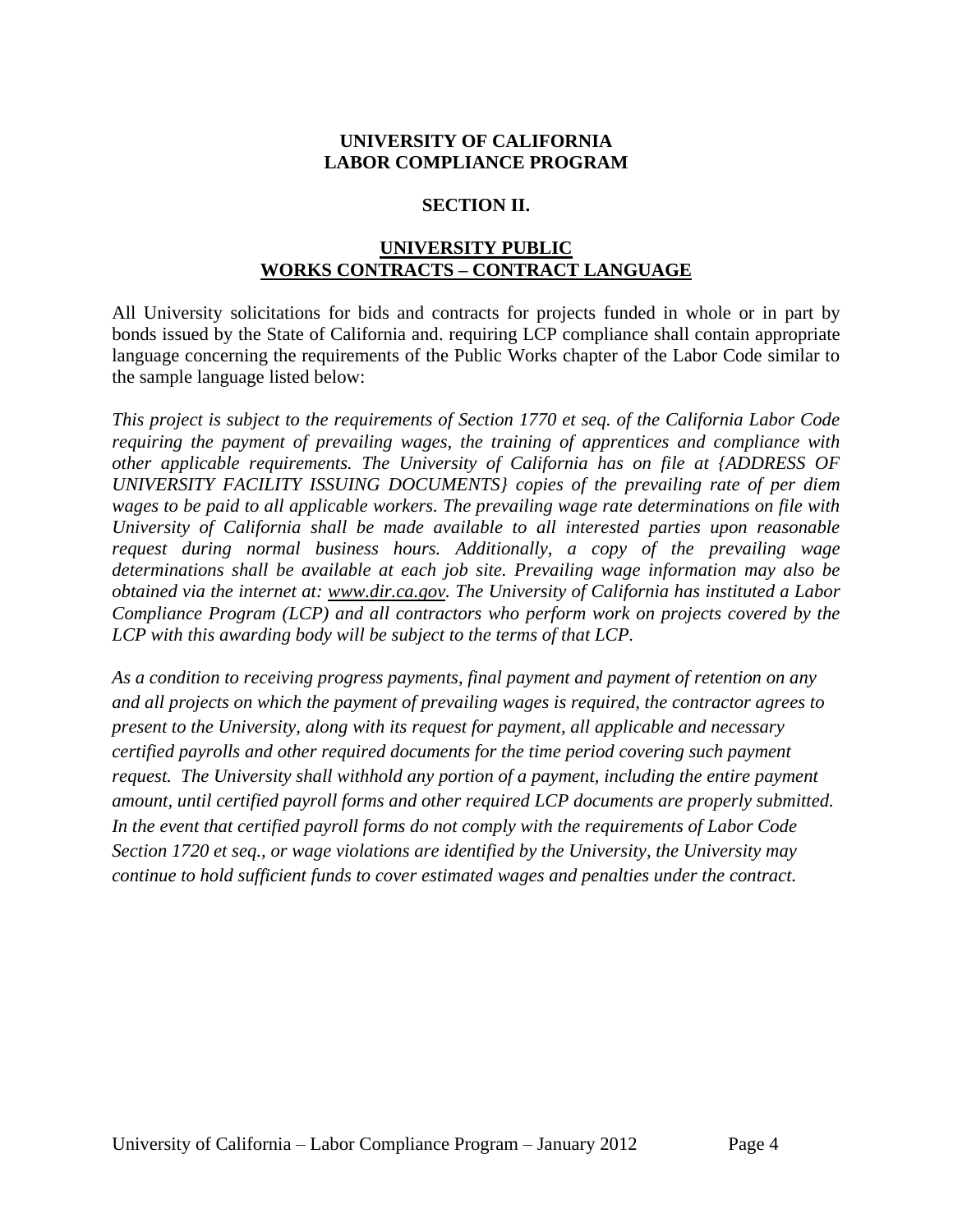#### **SECTION III.**

#### **JOB START MEETING**

After the University awards the public works contract, and prior to the commencement of the work, a mandatory Pre Construction Conference shall be conducted with the contractor and subcontractors for the particular project. The general contractor is responsible to see that the information provided at the Pre Construction Conference, relating to Labor Compliance Program (LCP) requirements, is distributed to its subcontractors.

At that meeting, the University will discuss the federal and state labor law requirements applicable to the contract, including prevailing wage requirements, the respective record keeping responsibilities, the requirement for the submittal of certified payroll records to the Agency, the prohibition against discrimination in employment and other items required to be covered at the pre-job conference.

At the Pre Construction Conference, each contractor and subcontractor will be given 2 copies of the form "Checklist of Labor Law Requirements" (available at [http://www.dir.ca.gov/DAS/DAS\\_BuildingCompliance/Contractors/ChecklistLaborLawReq.pdf](http://www.dir.ca.gov/DAS/DAS_BuildingCompliance/Contractors/ChecklistLaborLawReq.pdf) and referred to herein as the "Checklist".) The Checklist is a brief summary of the labor laws which will be reviewed in the Pre-Construction Conference. At the end of the conference, 1 copy of the Checklist shall be completed and signed by a representative of the contractor or a representative of each subcontractor who is present, and by the University's representative. That signed Checklist shall then be turned in to the University.

Contractors are referred to the DIR website at [www.dir.ca.gov](http://www.dir.ca.gov/) for updated prevailing wage information, apprenticeship regulations, forms, etc. The contractor is provided with information regarding the LCP contact person assigned to the specific project.

The contractors and subcontractors present at the Job Start meeting will be given the opportunity to ask questions of the University relative to the items contained in the Labor Law Requirements Checklist.

The average time to review this information with contractors is approximately 30 minutes to one hour, depending on the number of contractors in attendance and the number of questions asked.

The General (Prime) Contractor is responsible to provide copies of the Checklist of Labor Law Requirement to all subcontractors on the project who are not in attendance at the Pre Construction Conference.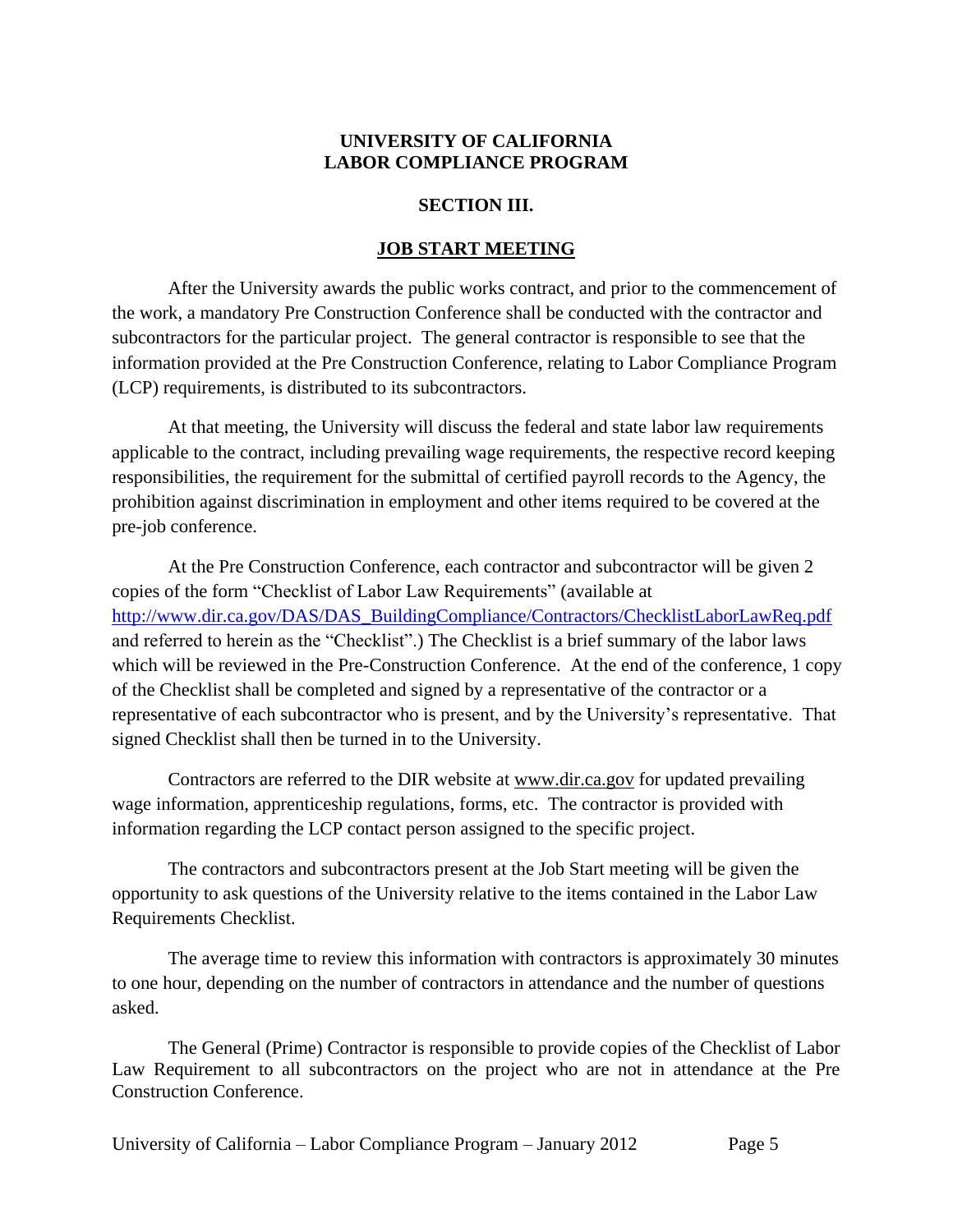# **SECTION IV.**

#### **REVIEW OF CERTIFIED PAYROLL RECORDS**

#### A. Certified Payroll Records Required

The contractor and each subcontractor shall maintain payrolls and basic records (timecards, canceled checks, cash receipts, trust fund forms, accounting ledgers, tax forms, superintendent and foreman daily logs, etc.) during the course of the work and shall preserve them for a period of three (3) years thereafter for all trades workers working at the University's project sites. Such records shall include the name, address, and social security number of each worker, his or her classification, a general description of the work each employee performed each day, the rate of pay (including rates of contributions for, or costs assumed to provide fringe benefits), daily and weekly number of hours worked, deductions made, and actual wages paid.

#### 1. Submittal of Certified Payroll Records

The contractor and each subcontractor shall maintain weekly certified payroll records for submittal to the University of California Labor Compliance Office as required, but not less than monthly. The contractor shall be responsible for the submittal of payroll records of all its subcontractors. All certified payroll records shall be accompanied by a statement of compliance signed by the contractor indicating that the payroll records are correct and complete, that the wage rates contained therein are not less than those determined by the Director of the Department of Industrial Relations, and that the classifications set forth for each employee conform with the work performed.

For weeks in which a contractor/subcontractor is not working on a project, a Statement of Non-Performance is required. Once a particular contractor/subcontractor has completed their work, the last Certified Payroll submitted should be identified as the "Final" Certified Payroll.

The certified payroll records required by Labor Code Section 1776 may be maintained and submitted electronically subject to all of the following conditions:

(a) The reports must contain all of the information required by Labor Code Section 1776, with the information organized in a manner that is similar or identical to how the information is reported on the Department of Industrial Relations' suggested "Public Works Payroll Reporting Form" (Form A-1-131 available at <http://www.dir.ca.gov/dlse/DLSEFormA-1-131.pdf> );

(b) The reports shall be in a format and use software that is readily accessible and available to contractors, awarding bodies, Labor Compliance Programs, and the Department of Industrial Relations;

(c) Reports submitted to an awarding body, a Labor Compliance Program, the Division of Labor Standards Enforcement, or other entity within the Department of Industrial Relations must be either (1) in the form of a non-modifiable image or record that bears an

University of California – Labor Compliance Program – January 2012 Page 6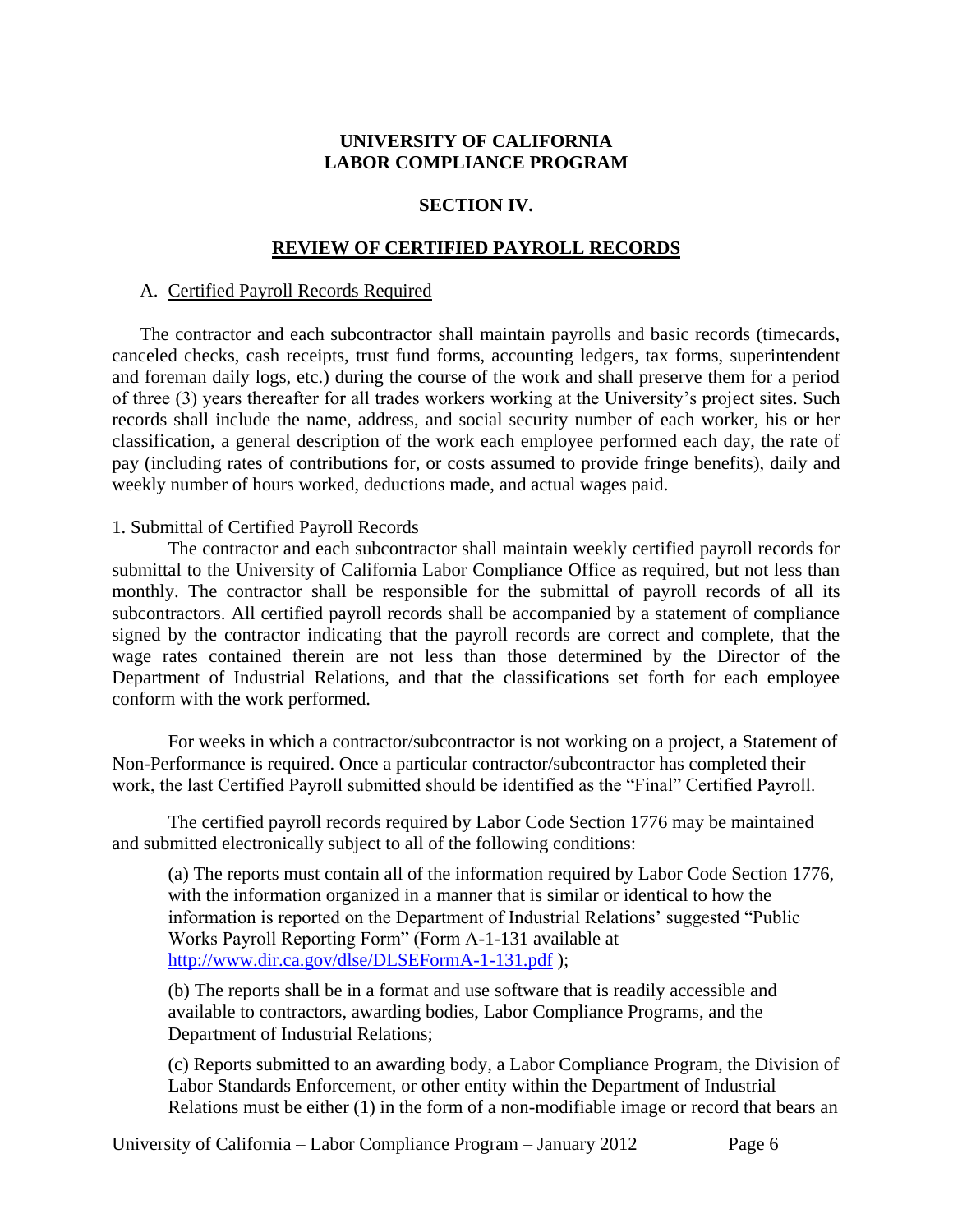electronic signature or includes a copy of any original certification made on paper, or alternatively (2) printed out and submitted on paper with an original signature; and

(d) The requirements for redacting certain information shall be followed when certified payroll records are disclosed to the public pursuant to Labor Code Section 1776(e), whether the records are provided electronically or as hard copies.

#### 2. Full Accountability

Each individual, laborer or craftsperson working on a public works contract must appear on the payroll. The basic concept is that the employer who pays the tradesworker must report that individual on its payroll. This includes individuals working as apprentices in an apprenticeable trade. Owner-operators are to be reported by the contractor employing them; rental equipment operators are to be reported by the rental company paying the workers' wages.

Sole owners and partners who work on a contract must also submit a certified payroll record listing the days and hours worked, and the trade classification descriptive of the work actually done. The contractor shall make the records required under this section available for inspection by an authorized representative of the University and the Department of Industrial Relations, and shall permit such representatives to interview tradesworkers during working hours on the project site.

#### 3. Responsibility for Subcontractors

The contractor shall be responsible for ensuring adherence to labor standards provisions by its subcontractors in the manner specified by Labor Code Section 1775. Moreover, the contractor is responsible for Labor Code violations by its subcontractors.

- a. The contractor shall monitor the payment of the specified general prevailing per diem wages by each subcontractor to its employees by periodic review of the subcontractor's certified payroll records.
- b. Upon becoming aware of a subcontractor's failure to pay the specified prevailing rate of wages, the contractor shall diligently take corrective action to halt or rectify the failure, including, but not limited to, retaining sufficient funds due the subcontractor for work performed on the public works project (upon receipt of notification that a wage complaint has been resolved, the contractor shall pay any money retained from and owed to a subcontractor).
- c. Prior to making final payment to the subcontractor for work performed on the public works project, the contractor shall obtain an affidavit signed under penalty of perjury from the subcontractor that the subcontractor has paid the general prevailing rate of per diem wages to its employees on the public works project, as well as any penalties which may have been imposed for working hours violations (Labor Code Section 1775 and 1813).

#### 4. Payment to Employees

University of California – Labor Compliance Program – January 2012 Page 7 Employees must be paid unconditionally, the full amounts which are due and payable for the period covered by the particular payday. An employer must, therefore, establish a fixed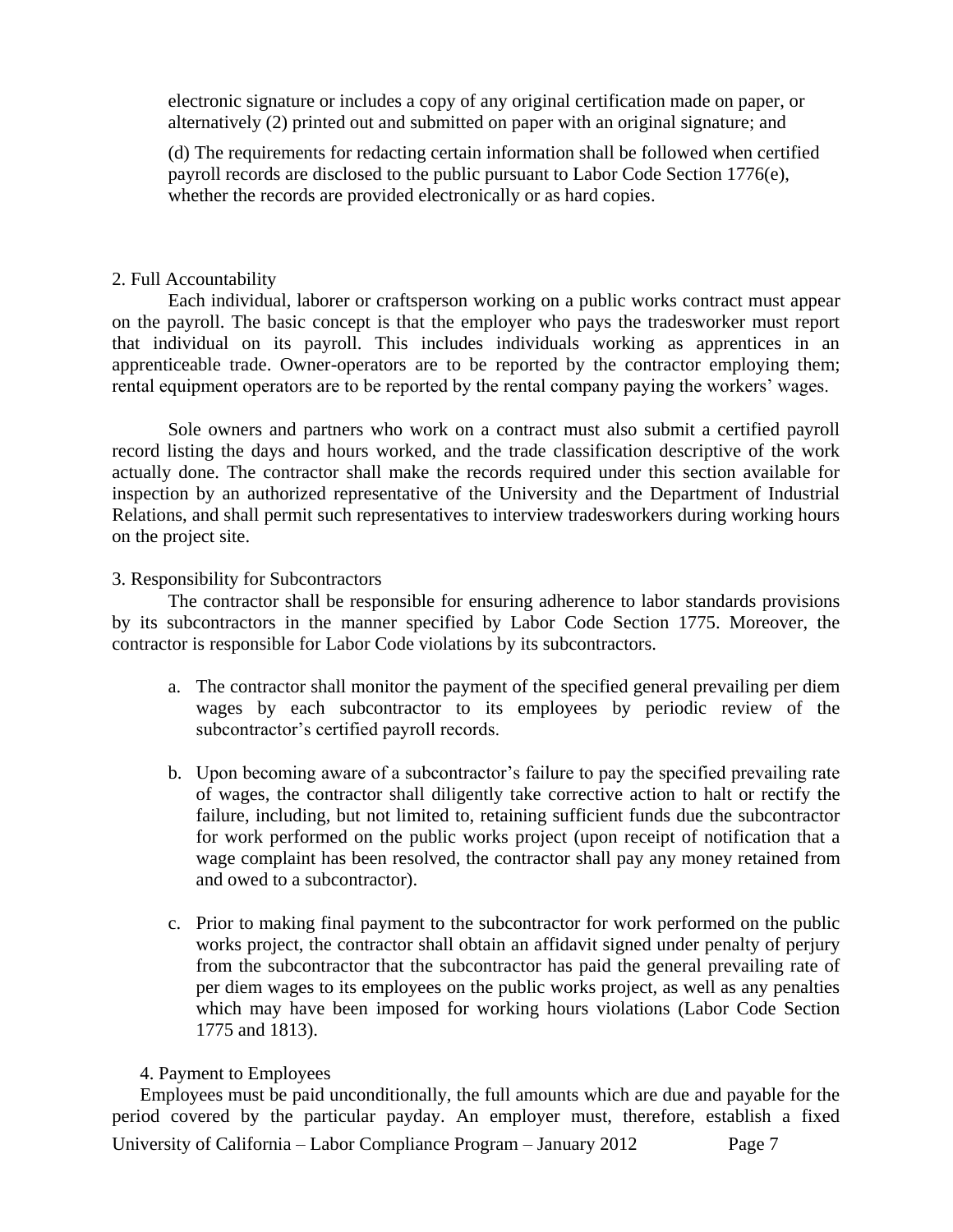workweek (i.e., Sunday through Saturday). On each and every payday, each worker must be paid all sums due and must be provided with an itemized wage statement.

If an individual is called a subcontractor, when, in fact, he/she is merely a journey level mechanic supplying only his/her labor, such an individual would not be deemed a bona fide subcontractor and must be reported on the payroll of the contractor who contracted for his or her services as a tradesworker. Moreover, any person who does not hold a valid contractor's license cannot be a subcontractor, and anyone hired by that person is the worker or employee of the contractor who contracted for his or her services for purposes of workers' compensation laws.

A worker's rate for straight time hours must equal or exceed the rate specified in the contract by reference to the Prevailing Wage Rate Determinations for the class of work actually performed. Any work performed on Saturday, Sunday, and/or a holiday, or a portion thereof, must be paid the prevailing rate established for those days regardless of the fixed workweek. The hourly rate for hours worked in excess of 8 hours in a day or 40 hours in a workweek shall be premium (overtime) pay. All work performed in excess of eight hours per day, 40 hours per week, on Saturday, on Sunday, and on holidays shall be paid in accordance with the applicable Prevailing Wage Determination. Additionally, appropriate shift pay and applicable travel and subsistence pay is also required.

## 5. Maintaining Records:

The University shall maintain all records relating to any project subject to Labor Compliance for a period of three (3) years from the date of the filing of the Notice of Completion of the Project. In the event no Notice of Completion is filed, the University shall maintain all LCP records relating to a specific project for three (3) years from the date of actual completion or beneficial occupancy, whichever is later.

#### B. Apprentices

Apprentices shall be permitted to work as such only when they are registered, individually, under a bona fide apprenticeship program registered and approved by the State Division of Apprenticeship Standards. The allowable ratio of apprentices to journeypersons in any craft/classification shall not be greater than the ratio permitted to the contractor as to its entire workforce under the registered program. Any worker listed on a payroll at an apprentice wage rate who is not registered shall be paid the journey level wage rate determined by the Department of Industrial Relations for the classification of the work he/she actually performed.

The contractor shall furnish written evidence of the registration (i.e., Apprenticeship Agreement or Statement of Registration) of its training program and apprentices, as well as the ratios allowed and the wage rates required to be paid thereunder for the area of construction, prior to using any apprentices in the contract work.

Pre-apprentice trainees, trainees in nonapprenticeable crafts, and others who are not duly registered will not be permitted on public works projects unless they are paid full prevailing wage rates as journeypersons.

Compliance with California Labor Code Section 1777.5 requires all public works contractors and subcontractors to: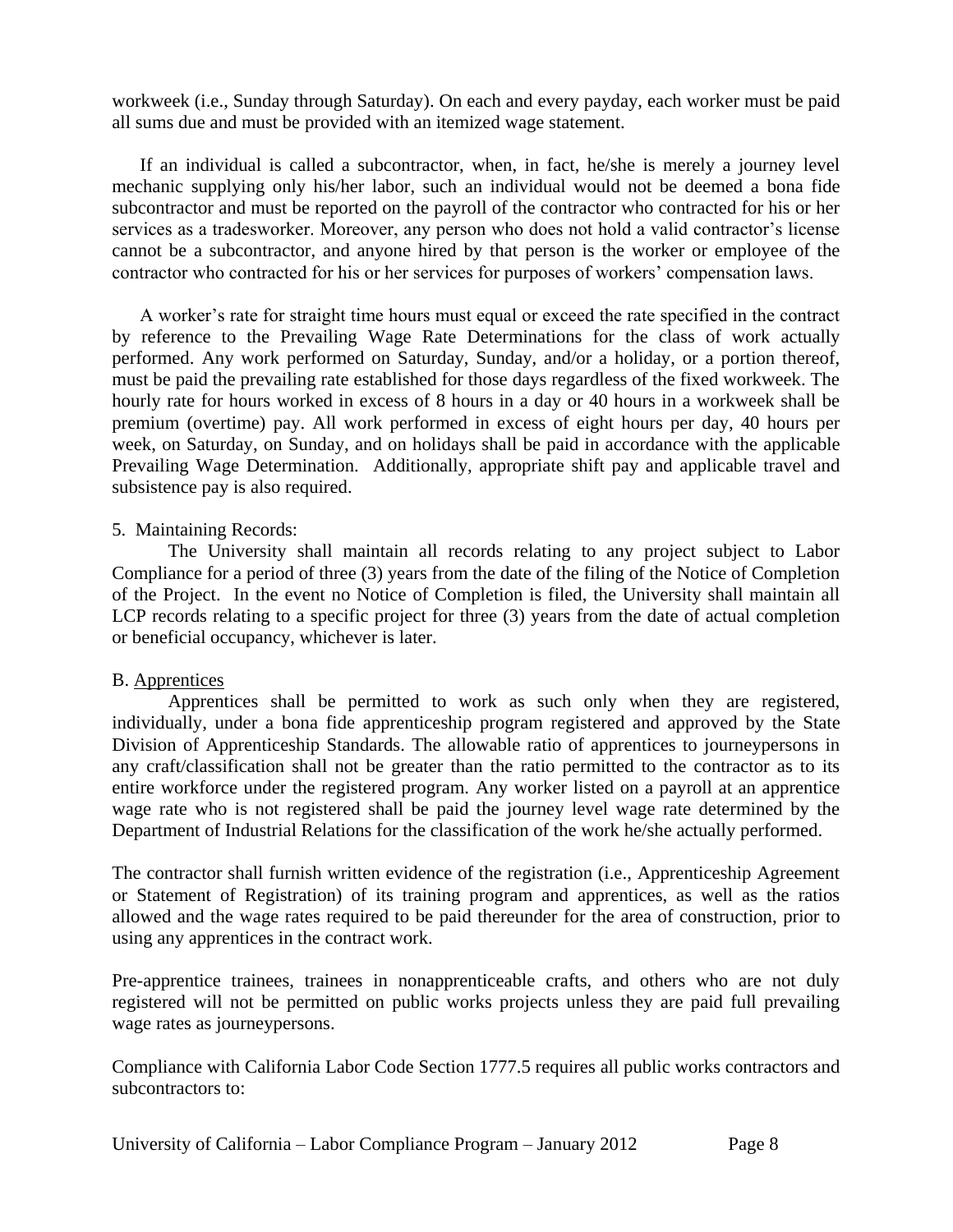- 1. Register the prevailing wage project (DAS-140 available at <http://www.dir.ca.gov/DAS/DASForm140.pdf> );
- 2. Request to Train apprentices on public works projects in a ratio to journeypersons as stipulated in the Apprenticeship Standards under which each Joint Apprenticeship Committee operates, but in no case shall the ratio be less than one (1) apprentice hour to each five (5) journeypersons hours worked on the project. (DAS-142 or equivalent documentation or the actual employment of apprentices).
- 3. Contribute to the training fund in the amount identified in the prevailing wage rate publication for journeypersons and apprentices. Where the trust fund administrators cannot accept the contributions, then payment shall be made to the California Apprenticeship Council, Post Office Box 420603, San Francisco, CA 94142; and
- 4. It should be noted that a prior approval for a separate project does not confirm approval to train on any other project. The contractor/subcontractor must check with the applicable Apprenticeship Committee to verify status.

#### C. Payroll Review and Audits

Payroll review and audits shall be conducted by the University's Labor Compliance Officer (LCO), or his/her trained designee, and may also be conducted at the request of the Labor Commissioner to determine whether all tradesworkers on project sites have been paid according to the prevailing wage rates.

At a time and in a manner of his/her convenience, the LCO shall review certified payroll records for all employees for all weeks of work on a project at least once a month. However, the LCO **shall** review the certified payrolls not less than once a month. The LCO **shall** review payrolls for **at least** one full week of payroll for each contractor or subcontractor performing work on the applicable project for each month in which work was performed on the project.

- 1. Audit of the obligation to pay the prevailing per diem wage means review and audit of weekly-certified payroll records for compliance with:
	- a. All elements defined as the General Prevailing Rate of Per Diem Wages in Title 8 CCR Section 16000, which were determined to be prevailing in the Director's determination in effect on the date of the call for bids, or as reflected in any subsequent revised determination issued by the Director's office, copies of which are available at the University's Facility Office and posted at the public works job site;
	- b. All elements defined as Employer Payments to Workers set forth in Title 8 CCR Section 16000, which were determined to be prevailing in the Director's determination in effect on the date of the call for bids, or as reflected in any subsequent revised determination issued by the Director's office, copies of which are available at the University's Facility Office and posted at the public works job site.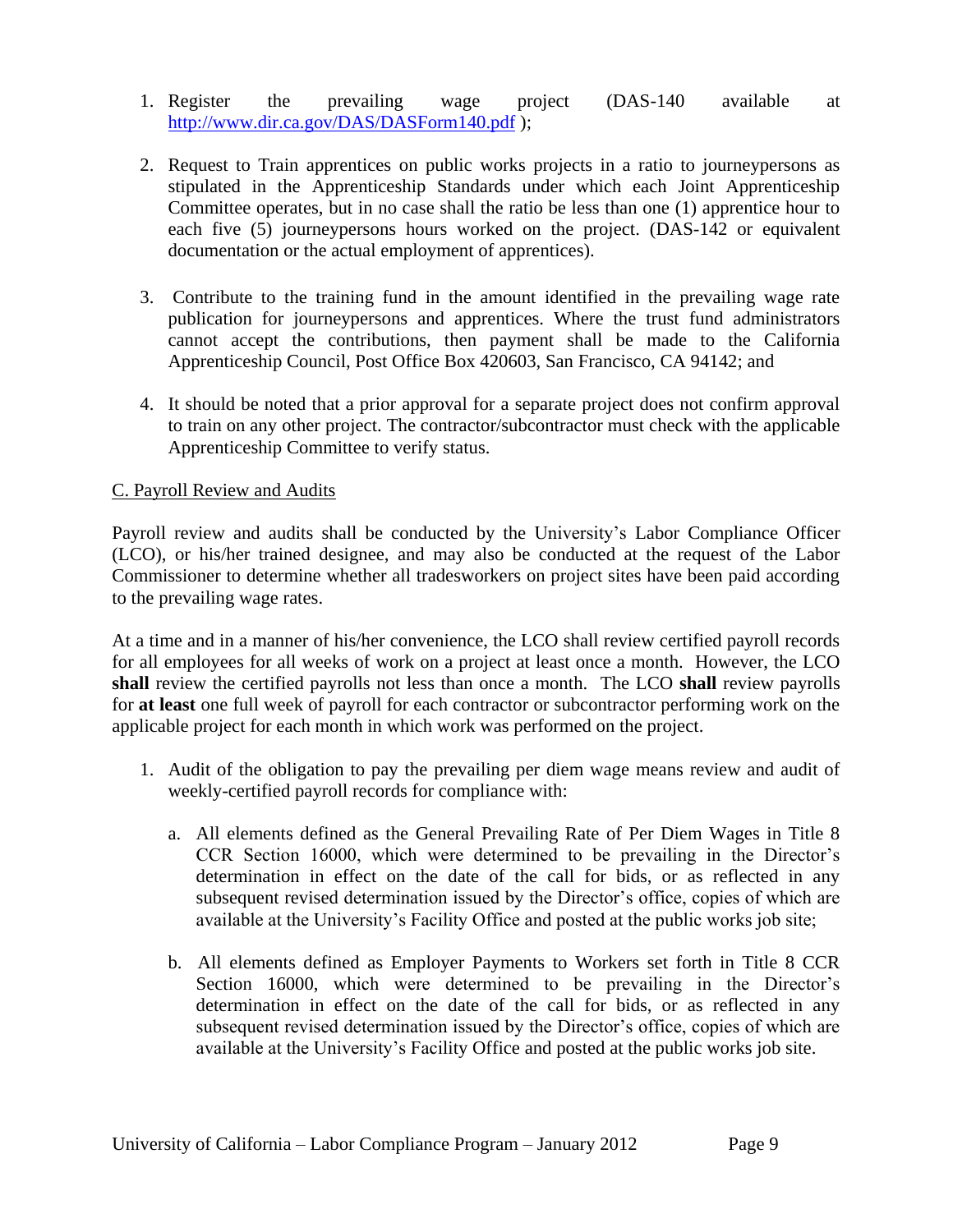The LCO shall also seek verification of proper payment of prevailing wages to workers by randomly requesting paycheck verification for at least one worker from each contractor/subcontractor for at least one weekly period within each month.<sup>1</sup>

2. Audit of the obligation to employ and train apprentices means inquiry to the program sponsor for the apprenticeable craft or trade in the area of the public work as to: whether contract award information was received (DAS-140), including an estimate of journeyperson hours to be performed and the number of apprentices to be employed; whether apprentices have been requested (DAS-142), and whether the request has been met; whether the program sponsor knows of any amounts received from the contractor or subcontractor for the training fund or the California Apprenticeship Council (CAC-2); and whether persons listed on the certified payroll in that craft or trade being paid less than the journeyperson rate are apprentices registered with that program and working under apprentice agreements approved by the Division of Apprenticeship Standards. Alternatively or in addition to inquiring of the program sponsor, the LCO shall, as appropriate, reference the DIR website for the listing of enrolled apprentices and any contribution alleged to have been made by a contractor on a CAC-2 form for the payment of training contributions.

> **DAS 140 - Register to Train –** The University must receive a DAS-140 from each contractor for **each** apprenticeable craft employed on the project**.** The original DAS-140 shall be sent within ten days of each contractor/subcontractor starting work on the project. A copy of DAS 140 forms shall be turned in with each contractor's and subcontractor's first certified payroll. If the form is not completed correctly or is not submitted, the contractor/subcontractor will be notified of this deficiency and asked to take corrective action by completing and filing a correct DAS-140 form.

> **DAS 142 - Request apprentices -** The University (i) must verify that apprentices are employed on the project (through examination of certified payrolls) or (ii) must receive a DAS-142 (or its equivalent) from the contractor/subcontractor for each apprenticeable trade employed on the project and confirmation that the DAS-142 form was sent to an appropriate apprenticeship committee. A contractor is NOT REQUIRED to use the DAS-142 form, but can document its request for apprentices by other means. However, if a contractor does use the 142 form (filling it out properly and filing it promptly), with a delivery receipt, the contractor is "legally presumed" to be in compliance.

l

<sup>&</sup>lt;sup>1</sup> Title 8 CCR  $§16432-$  (c) "Confirmation" of payroll records furnished by contractors and subcontractors shall be defined as an independent corroboration of reported prevailing wage payments. Confirmation may be accomplished through worker interviews, examination of paychecks or paycheck stubs, direct confirmation of payments from third party recipients of "Employer Payments" (as defined at section 16000 of Title 8 of the California Code of Regulations), or any other reasonable method of corroboration. For each month in which a contractor or subcontractor reports having workers employed on the public work, confirmation of furnished payroll records shall be undertaken randomly for at least one worker for at least one weekly period within that month ...."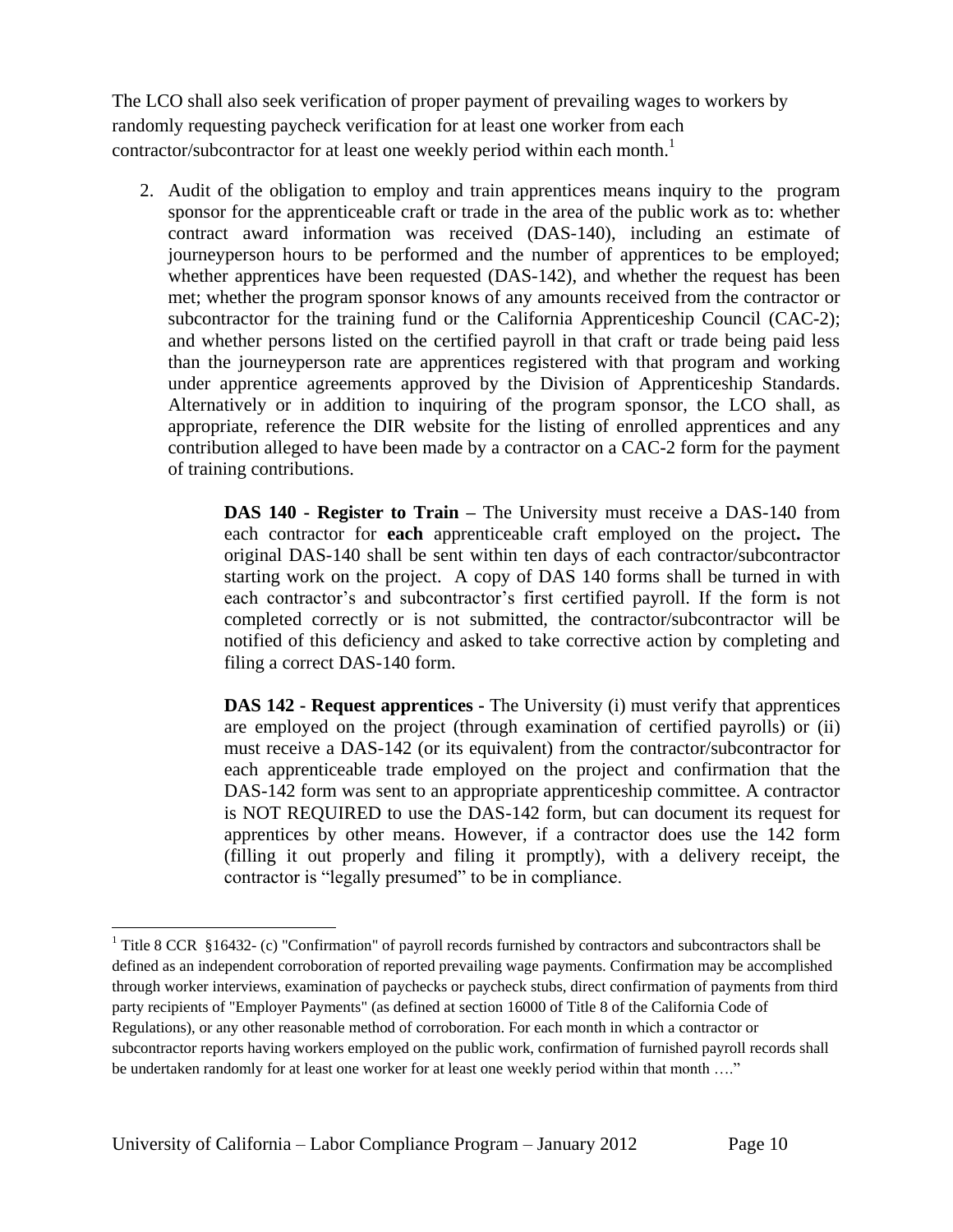**Employ Apprentices in 1:5 ratio** – To the extent that apprentices are available for employment, the Labor Code mandates that apprentices are employed in a 1:5 ratio. This means an average (calculated at the end of the project) of one apprentice hour for every 5 journeymen hours. Some approved Apprenticeship Standards recognize a different ratio and those other ratios may be used so long as the apprenticeship committee has DAS approval.

**Pay correct apprenticeship rates -** Apprenticeship wage rates will also be checked by the University against the applicable prevailing wage determination.

**Pay correct training contribution (CAC 2) - The University will review and** confirm that the training contributions set forth in the prevailing wage determination are paid to either an approved apprenticeship committee or to the California Apprenticeship Council. (CAC-2 contributions to be confirmed through DIR website.)

**Additional Review**: The University will also engage in the following additional review to determine LCP compliance:

## **Proper Licensing**

Businesses and Professions Code Section 7000 et seq. requires all companies performing construction work to be properly licensed and bonded. The University will check the contractor's/subcontractor's license status through the Contractors State License Board website at: [www.cslb.ca.gov.](http://www.cslb.ca.gov/) Contractors working without a valid license will be removed from the project.

# **Worker's Compensation Insurance**

Labor Code Section 1861- All contractors and subcontractors employing workers on the project are required to provide worker's compensation coverage. If the project is participating in the University Controlled Insurance Program (UCIP), the contractor and all subcontractors must enroll in the program to provide workers' compensation coverage for all of their employees working on the project at the project site (and in enrolled off site locations). If the project is not participating in the UCIP, the University will verify that all contractors/subcontractors have appropriate worker's compensation while employing workers on the project. This information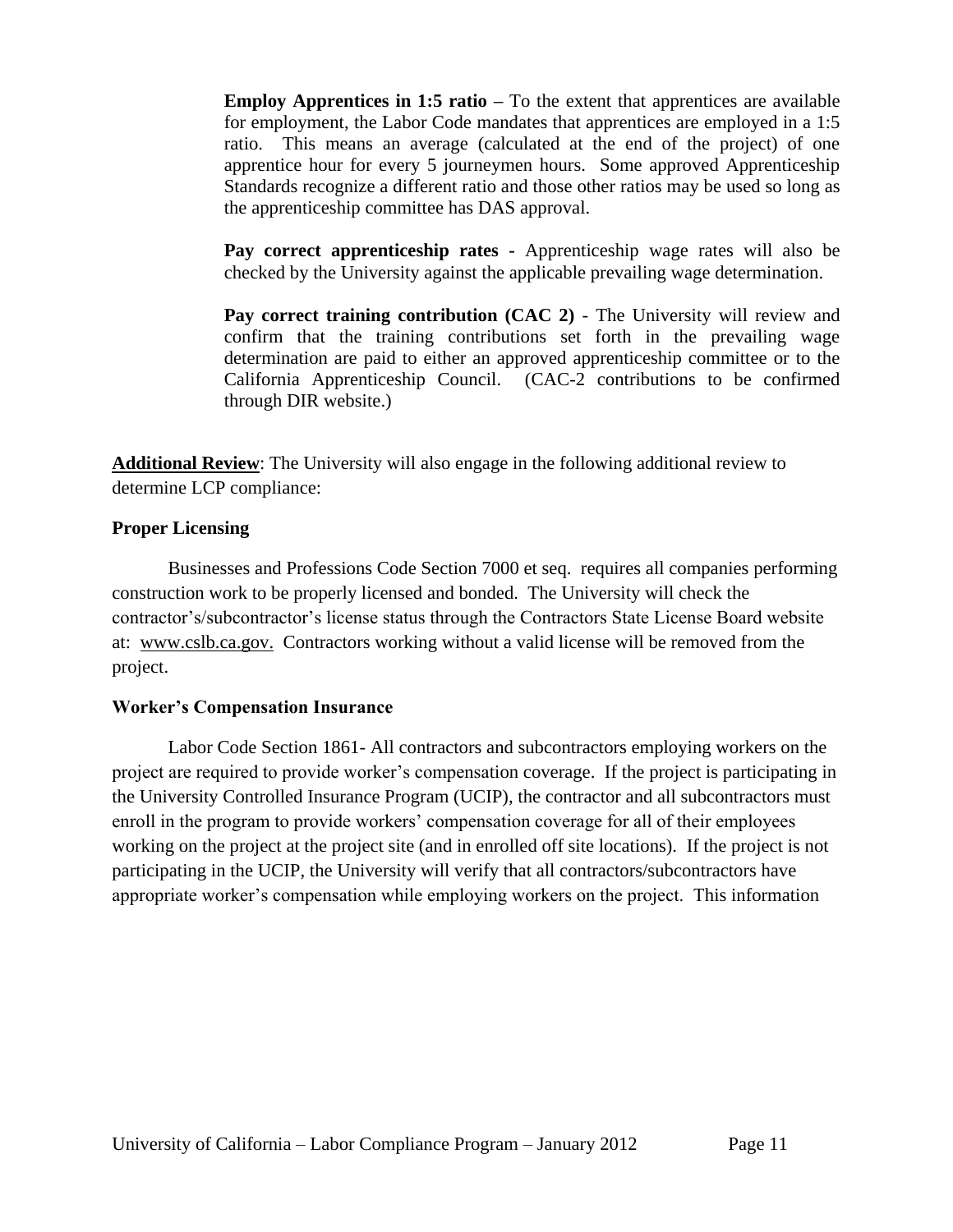can also be verified through the California Contractor's State Licensing Board website. Contractors who do not have worker's compensation for their employees will be removed from the project (recognizing that sole proprietor, owners, corporate officers and some related family members are excluded from worker's compensation requirements). Further, out of state contractors may be allowed to use their out of state workers compensation coverage for a period of up to 30 days.

# **Electrician Certification:**

The Division of Apprenticeship Standards also requires that all electricians in the State of California possess adequate training to perform their job. As such, all electricians must fall into one of the following categories:

- Journeyman- Certified
- Journeyman- Trainee
- Apprentice

The University will check the status of all electricians employed by using the DAS website. Electricians who do not fall into one of these categories will be removed from the project and the incident will be reported to the DAS at the end of the project.

The University shall also review and provide compliance review for all other items listed on the Checklist.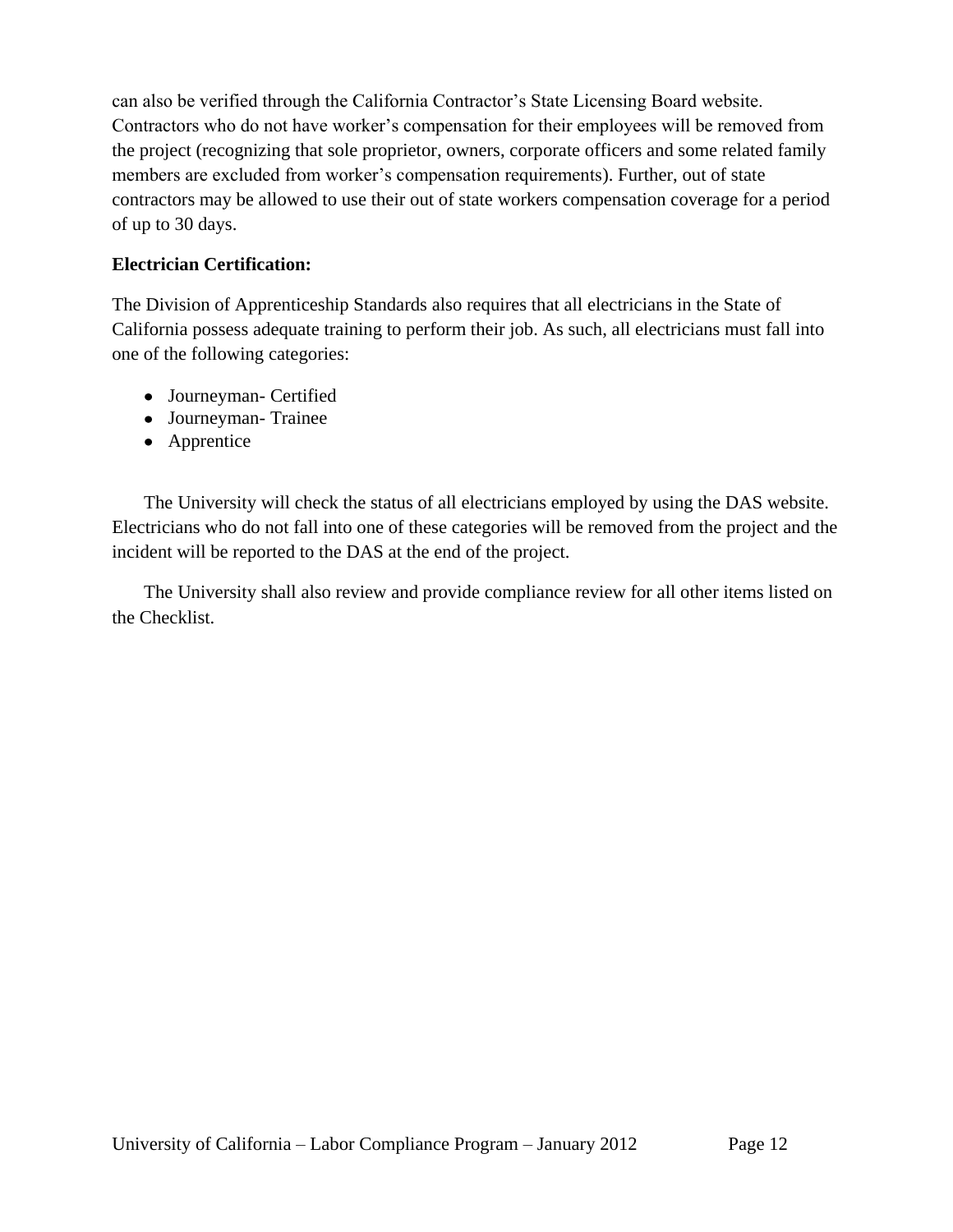## **SECTION V.**

## **ONSITE JOB VISITS AND WORKER INTERVIEWS**

#### **Site Visits**

- 1. Safety is the paramount factor for any site visit to any University of California construction projects. Every visitor to the site is expected to exercise reasonable caution at all times.
- 2. All University labor compliance personnel (interviewer, site monitor) working on or visiting any University of California construction sites are required to be properly identified and wear a visible, University-issued picture ID (badge). Additionally, all authorized personnel are required to wear hard hats and safety shoes.
- 3. Authorized personnel shall visit all sites on a non-interference basis and take a minimum amount of the workers' time for interview purposes.

Each week upon arrival at a site, the site monitor will check in at the site superintendent's (contractor's) trailer to determine if the appropriate postings are on the jobsite. These include, but are not limited to:

- EEO Posters
- Prevailing wage sheets posted
- Notice informing the employees that the project is subject to a Labor Compliance Program and providing the University's LCP contact information.
- Other appropriate required postings required by law.

#### **Interviewing**

- 1. Not less than once a month, job site interviews of employees will take place. It is the University's policy to attempt to interview at least one employee from each contractor/ subcontractor who performs work on the project. With that goal in mind, interviews may be conducted on a weekly basis, but in no event less than monthly.
- 2. Once the LCO or his/her designee checks in with the site superintendent and obtains access to the site, the interviewer shall identify himself or herself as a University representative, and ask to speak to the employees for a few minutes. Interviews should not be conducted in an area or during a time when either the interviewer or the worker would be subject to injury due to worksite activity.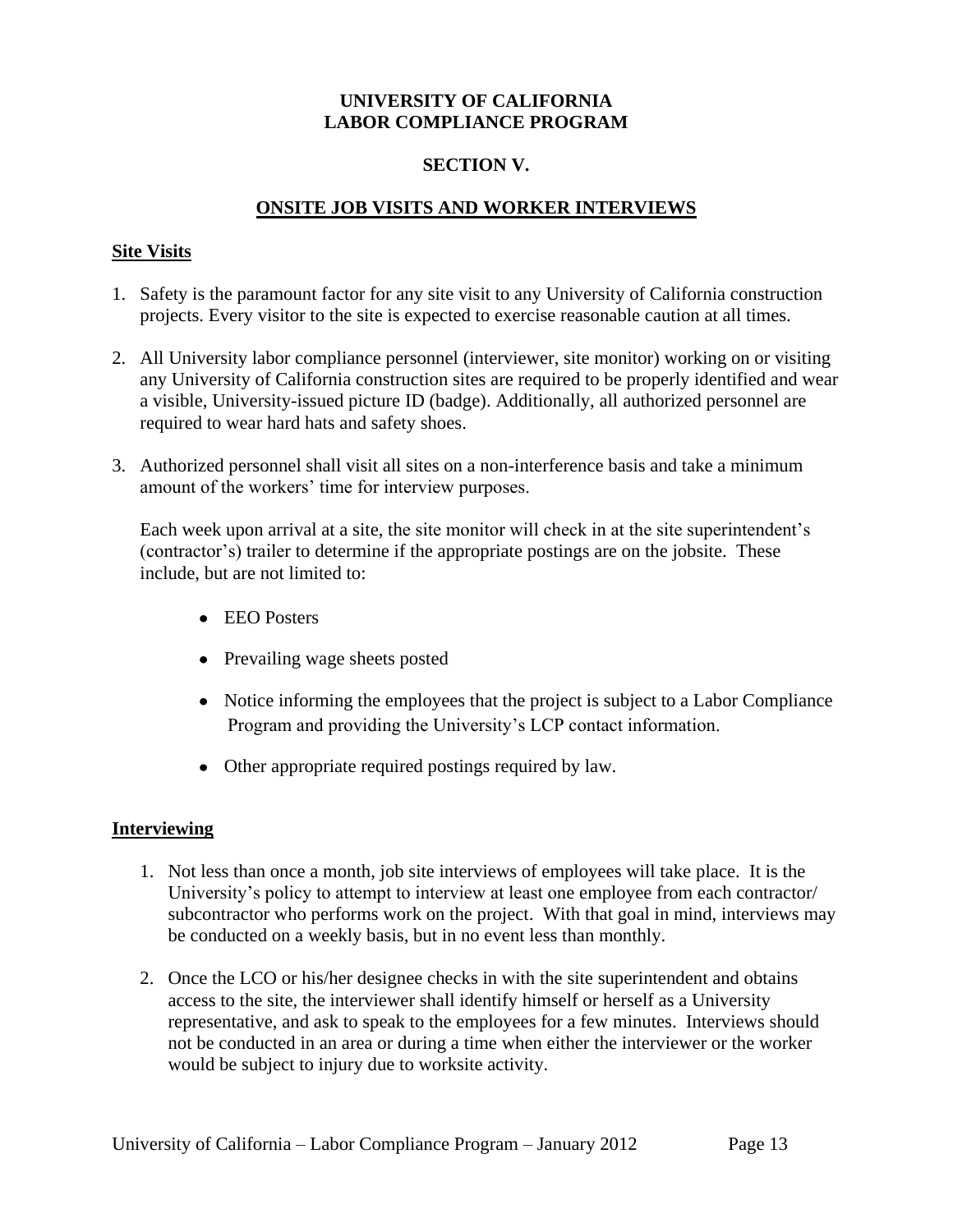These interviews are random; two or three tradespersons for each subcontractor is sufficient for one visit. Any persons missed are usually interviewed on subsequent visits. Thirty minutes of interviewing per site is typically sufficient, depending upon the site size and/or number of subcontractors present. Contractor tradespersons should also be interviewed.

3. Using the Labor Compliance Site Visitation Interview form, each person will be asked the following: name, social security number, employer, title (trade), rate of pay, and task being performed at the time of interview.

Guidelines for Interviewers:

- a. Should someone decline to speak with you, respect those wishes. If someone asks if this is union-related, tell them no. The University of California works with both open and closed shop trades.
- b. If you try to interview someone who does not speak English and you cannot communicate in the appropriate language, try to locate a coworker who can interpret for you. If you find an entire crew unable to speak English and no interpreter, include this in your report to the LCO.
- c. If someone refuses to disclose his/her social security number to you, respect those wishes. However, assure that person that all information given is kept strictly confidential.
- d. If someone does not know their rate of pay (most tradespersons do not know the exact penny of wages earned), ask for an estimate. If the response is, "whatever prevailing wage is", so indicate on the form.
- e. If someone indicates that he/she is an apprentice, make sure that you ask him/her what apprenticeship period he or she is in. These can be anywhere from 1st to  $10^{th}$ . If s/he's not sure, ask him/her how many years s/he's been apprenticed in the specific trade and/or to estimate and so indicate on the interview form.
- f. ALWAYS thank them for their time.
- g. Keep in mind that you are there to collect information only, do not tell them how to do their jobs. Should you witness what you consider a potentially unsafe or unwarranted condition, you are to contact the site inspector or job superintendent and advise him of your findings immediately and also make a note on your site visitation log of what you observed. Upon your return to the office, report your findings to the LCO.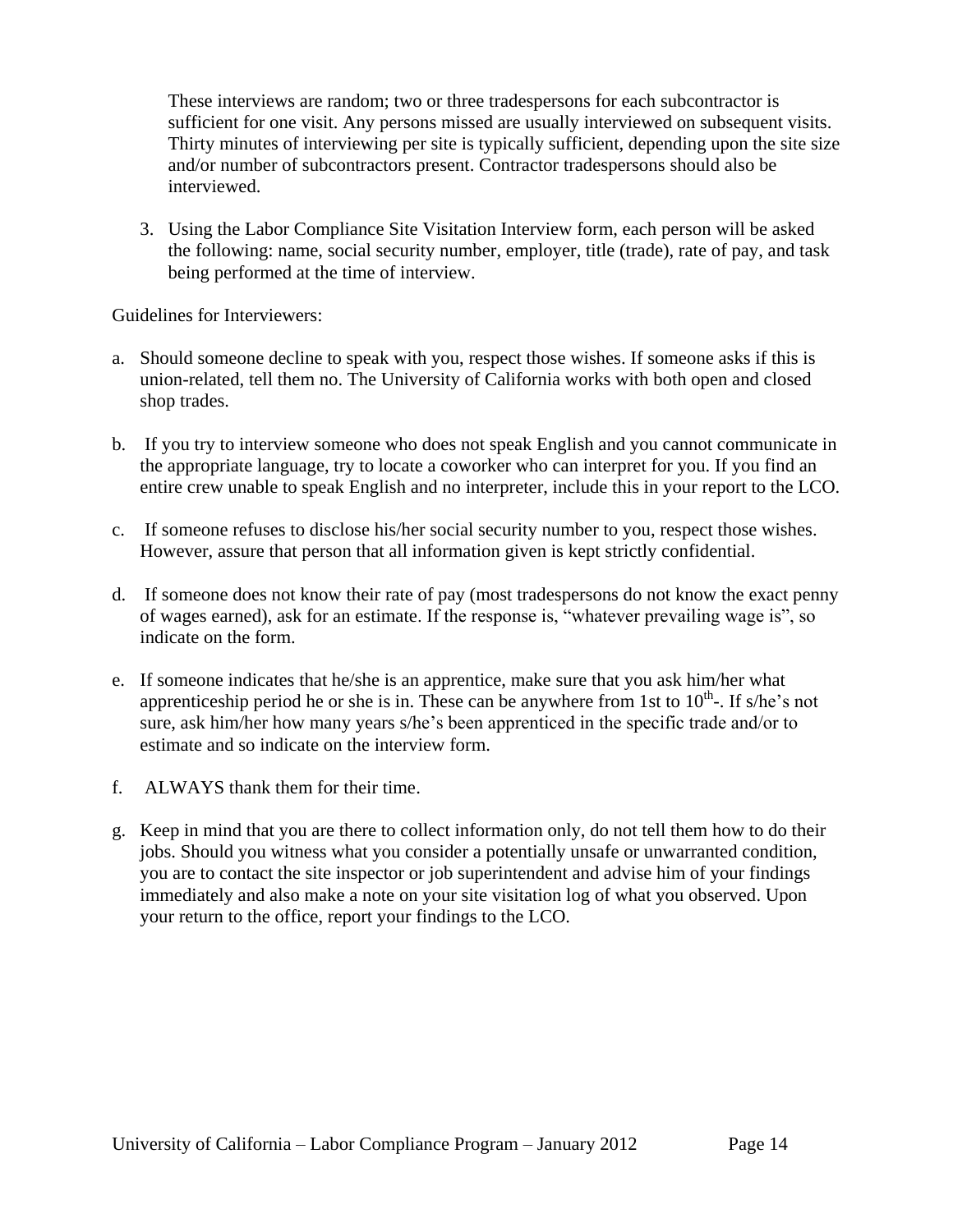# **Reporting**

All original interview forms shall be submitted to the LCO no later than the end of each workweek.

## **Daily Job Logs**

The Daily Job Logs will be used by the University to cross check staffing on the various LCP projects. The Daily Reports should list those contractors and subcontractors present on the site on a specific day as well as the number of employees employed on the project by each contractor/subcontractor. While the Daily Reports are merely a "snap shot" of the project at the time of the report information, the Daily Reports are used by the University to determine if a Contractor has failed to properly list all employees performing work on the project.

# **Extended Audits**

When the University finds a potential violation which leads it to believe that prevailing wages has not been properly paid and the documentation submitted by the contractor/subcontractor is inconclusive, the University will exercise its authority to conduct a full investigation to verify whether appropriate prevailing wages were paid on the project

# **1. Requesting Additional Documentation from Contractor**

The University shall request additional documents in writing, listing the specific documentation requested. The University will also invoke the provisions of Labor Code Section 1776 in demanding that the documents be produced within 10 days.

# 2. **Conducting Additional Interviews**

Based on the University's investigation, the University shall engage in additional interviewing of employees who worked on the project. These interviews may be conducted in person or via other means of communication (i.e. email, telephone, mail.)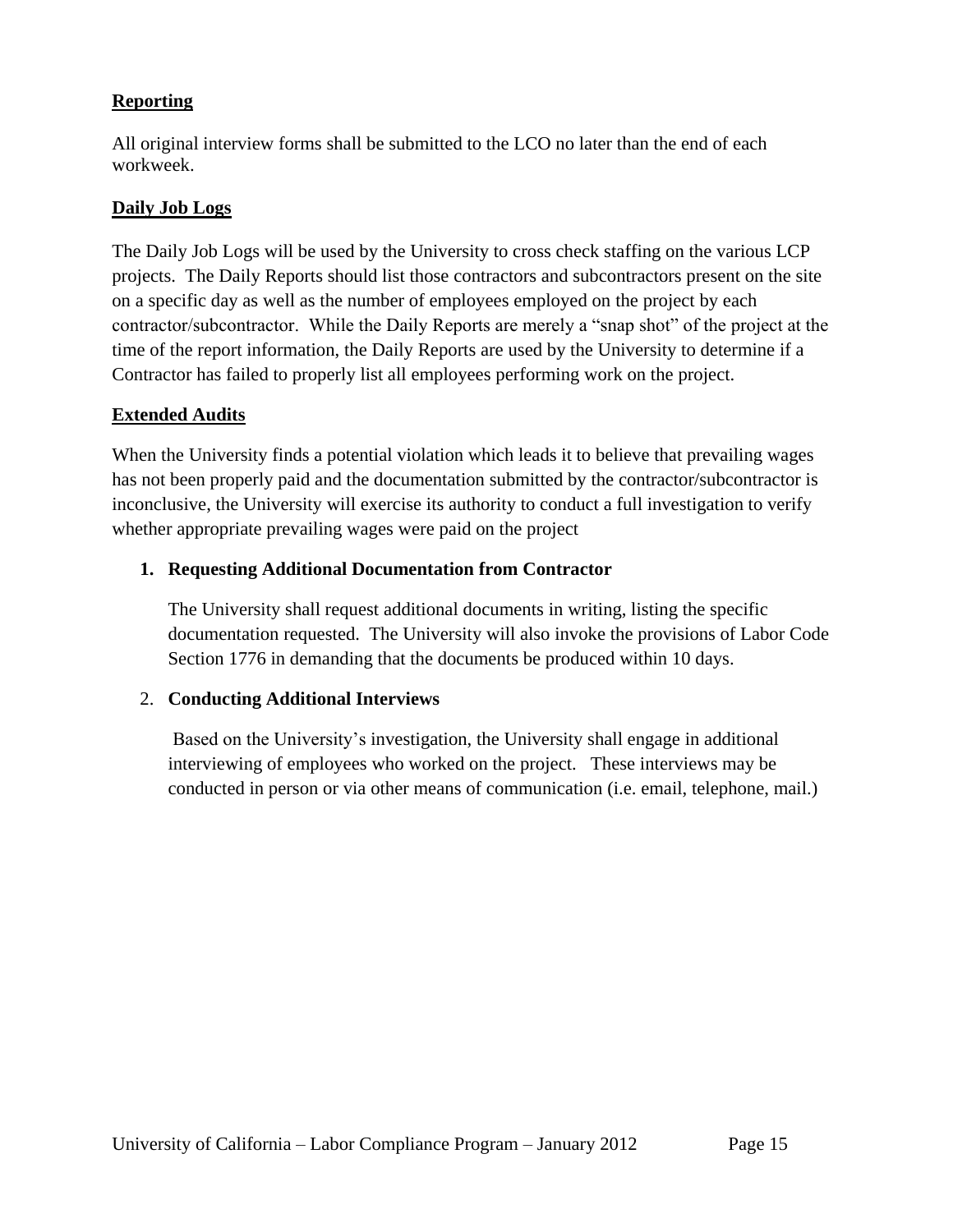## **UNIVERSITY OF CALIFORNIA**

## **LABOR COMPLIANCE PROGRAM**

#### **SECTION VI.**

## **ENFORCEMENT**

#### **A. Duty of the Awarding Body**

The University of California, as the awarding body having an LCP, has a duty to enforce the Labor Code public works requirements (Chapter 1 of part 7 of Division 2 and Division 3 of the Labor Code).

#### Monthly Communication to the Contractor:

Upon completion of the monthly audit and review of certified payrolls, the University shall communicate with the prime contractor on the project as to all violations, inadequacies, or deficiencies for the prime contractor and any applicable subcontractor. The University shall create Monthly Audit Reports for each contractor/subcontractor on the project who has failed to submit correct LCP documentation and/or has failed to pay the applicable prevailing wage or comply with other LCP requirements.

If a contractor has no errors or incomplete information in the current month, but has outstanding items from a prior month, the University will continue to send a Monthly Audit Report until full compliance has been met.

The University's monthly report to the Contractor shall include:

- Name of Project
- Prime Contractor
- Subcontractor with outstanding violation
- Weeks of Certified Payrolls reviewed
- Any deficiency in paperwork Incorrect or Missing:
	- Certified Payrolls
	- Fringe Benefit Statement
	- DAS 140
	- DAS 142
	- $\cdot$  CAC 2

• Identify any wage deficiencies, classification issues, etc.

• Direct Contractor to correct said deficiencies and provide documentation of corrective action.

• Invoke 1776 documents request – as needed.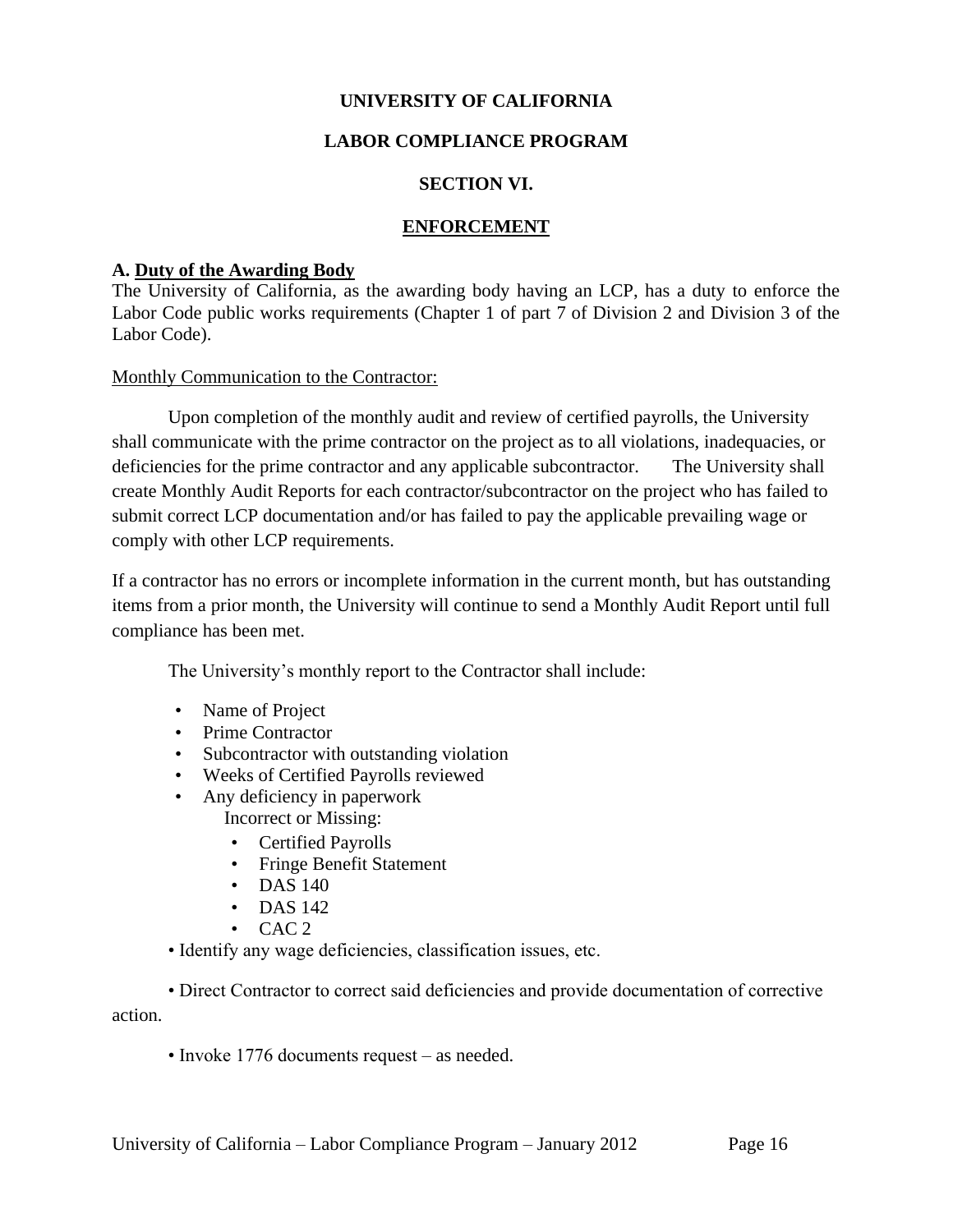## **B. Withholding Contract Payments When Payroll Records are Delinquent or Inadequate**

- 1. "Withhold" means to cease payments by the awarding body, or others who pay on its behalf, or agents, to the contractor. Where the violation is by a subcontractor, the contractor shall be notified of the nature of the violation and reference made to its rights under Labor Code Section 1729. A release bond under Civil Code Section 3196 may not be posted for the release of the funds being withheld for the violation of the prevailing wage law.
- 2. "Contracts," except as otherwise provided by agreement, means only contracts under a single master contract, or contracts entered into as stages of a single project which may be the subject of withholding pursuant to Labor Code Sections 1720, 1720.2, 1720.3, 1720.4, 1771, and 1771.5;
- 3. "Delinquent payroll records" means those not submitted on the basis set forth in the University contract and the Labor Compliance Program;
- 4. "Inadequate payroll records" are any one of the following:
	- a. A record lacking the information required by Labor Code Section 1776;
	- b. A record which contains the required information but which is not certified, or certified by someone not an agent of the contractor or subcontractor;
	- c. A record remaining uncorrected for ten (10) days after the awarding body has given the contractor notice of inaccuracies/omissions detected by audit or record review; provided, however, that prompt correction will stop any duty to withhold if such inaccuracies/omissions do not amount to 1 percent of the entire certified weekly payroll in dollar value and do not affect more than half of the persons listed as workers employed on that certified weekly payroll, as defined in Labor Code Section 1776 and Title 8 CCR Section 16401. Prompt correction will stop any duty to withhold if such inaccuracies are de minimus.

Progress payments will be withheld if certified payrolls have not been properly submitted. If the University does withhold any portion of a progress payment due to an identified prevailing wage violation, the contractor shall be notified in writing of such withholding and given an opportunity to have a meet and confer meeting/conference call with the University's representative not later than 15 days after the progress payment is withheld.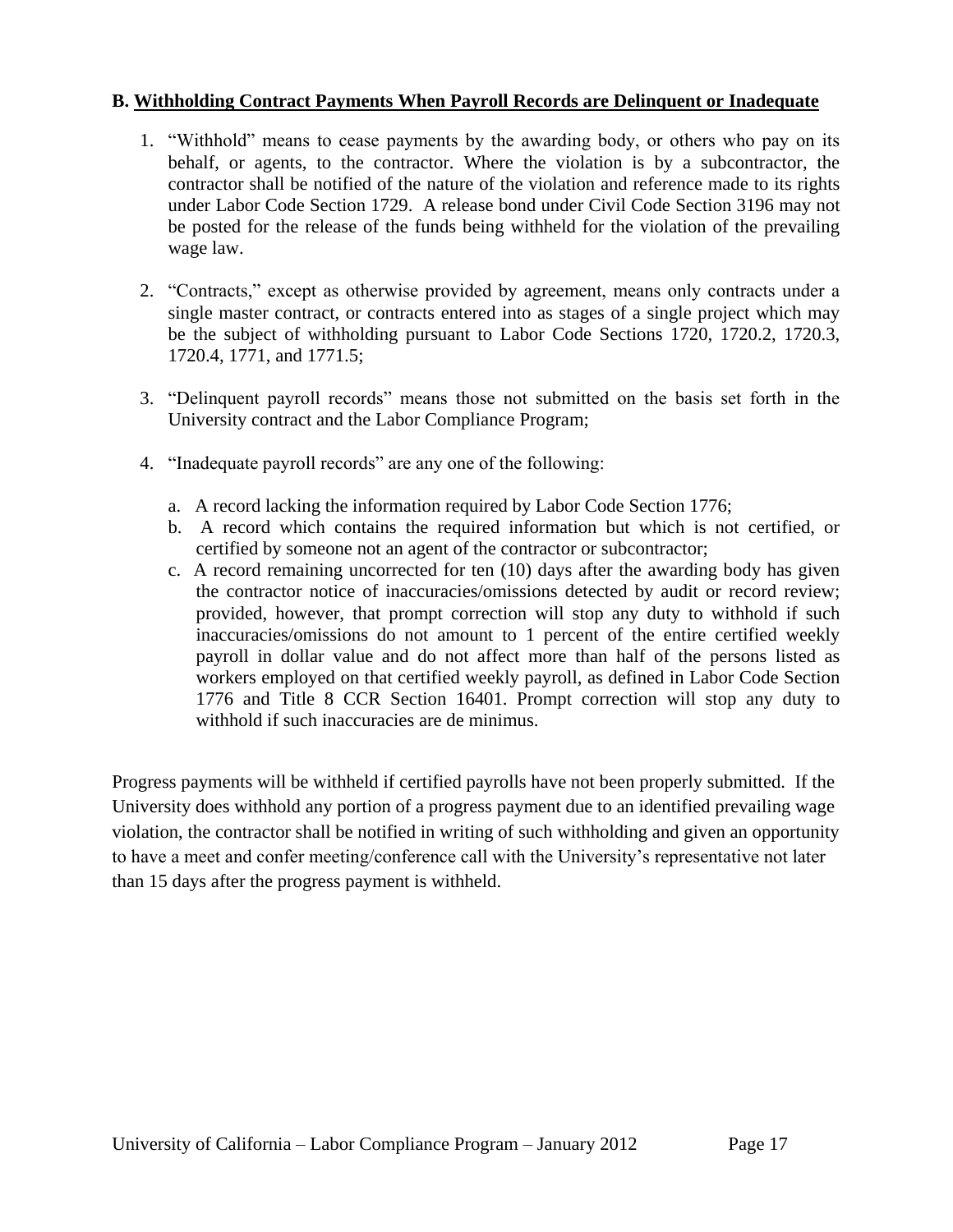## **SECTION VII.**

## **THIRD PARTY REQUESTS AND ENFORCEMENT**

## **1. Third Party Requests for Payroll**

When the University receives a request for certified payrolls of a contractor /subcontractor from a third party pursuant to Labor Code Section 1776, any records which the University makes available to such a third party shall be appropriately redacted pursuant to Labor Code Section 1776 (e).

# **2. Third Party Complaints**

Upon receipt of a written complaint from a third party alleging that a contractor or subcontractor has failed to pay prevailing wages as required by the Labor Code, the Labor Compliance Program shall do all of the following:

(1) Within 15 days after receipt of the complaint, send a written acknowledgment to the complaining party that the complaint has been received and identifying the name, address, and telephone number of the investigator assigned to the complaint;

(2) Within 15 days after receipt of the complaint, provide the affected contractor with the notice required under Labor Code section 1775(c) if the complaint is against a subcontractor;

(3) Notify the complaining party in writing of the resolution of the complaint within ten days after the complaint has been resolved by the Labor Compliance Program;

(4) Notify the complaining party in writing at least once every 30 days of the status of a complaint that has not been resolved by the Labor Compliance Program; and

(5) Notify the complaining party in writing at least once every 90 days of the status of a complaint that has been resolved by the Labor Compliance Program but remains under review or in litigation before another entity.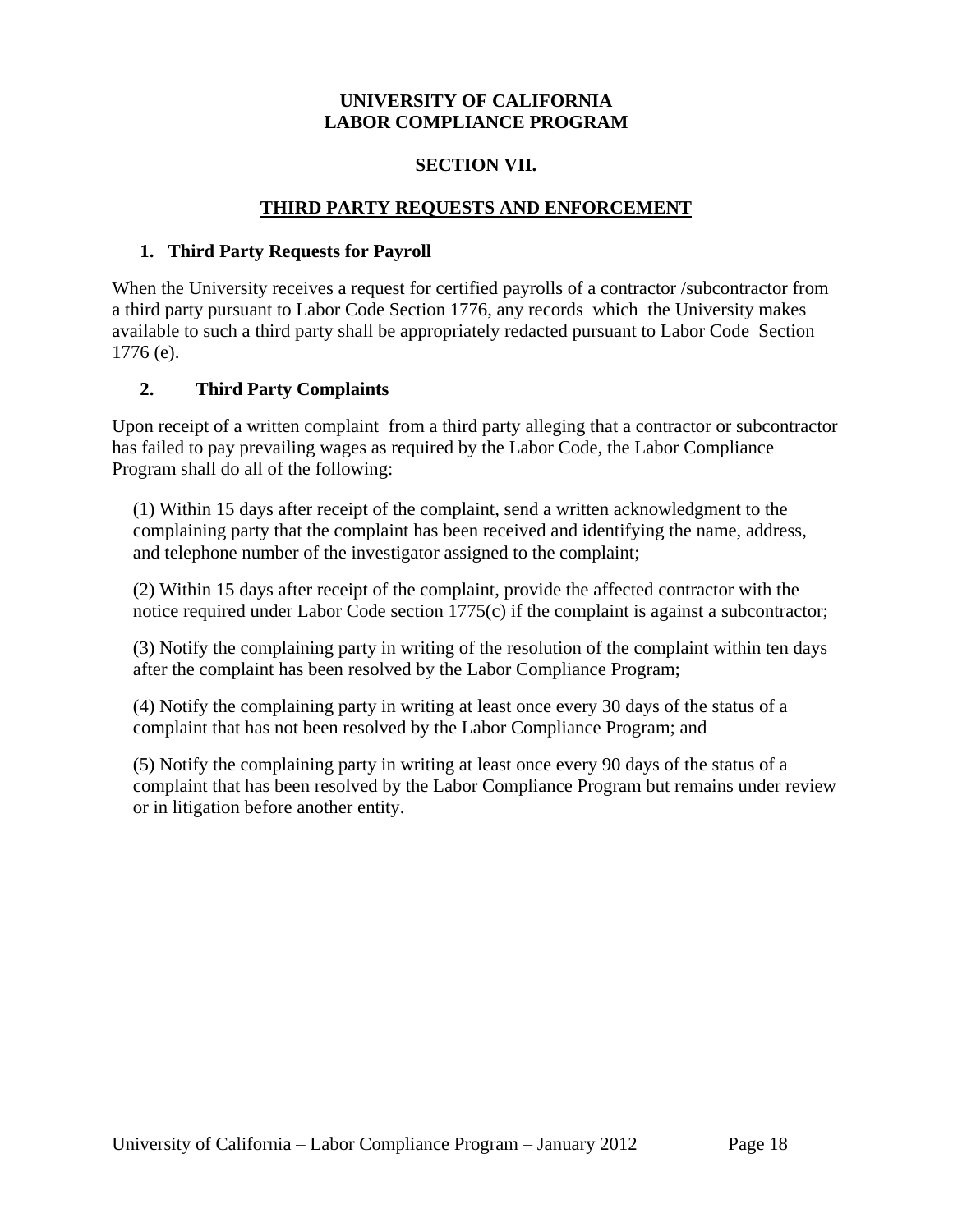## **SECTION VIII.**

# **PROJECT CLOSE-OUT- FORFEITURES AND PENALTIES**

Once the project has been completed, the University shall:

1. Write a letter to each contractor/subcontractor who still has outstanding documents or wage and apprenticeship violations requesting that the contractor provide any required documentation to the University or pay restitution due its employees within ten days from the date of the receipt of the letter. See sample letter Appendix C. A copy of this letter will also be mailed to:

> Subcontractor – Certified and Regular Mail General Contractor – Certified and Regular Mail

2. After 10 business days, determine if all of items have been addressed.

**IF NO WAGE VIOLATIONS HAVE OCCURRED during the course of the project, and nothing is outstanding, the University shall end its monitoring of wages paid during construction of the project and keep this data to reference in the University's Annual Report.**

**If ANY WAGE VIOLATION HAS OCCURRED during the course of the project**, then the University will assess penalties as follows:

•**Wage Violation** – Labor Code 1775 - \$50 per day per worker per violation. The University now has discretion to reduce or waive penalties. Reductions or waivers will only be made if the contractor meets the requirements of Labor Code Section 1775, subparagraph (b) i.e. good faith or inadvertent error, prompt correction and no additional violations. No reduction should be made if there are outstanding wages still due. Reasons for reduction of penalties will be documented and included in the form of Request for Approval of Forfeiture sent to the Labor Commissioner in the DIR-approved format.

•**Overtime Violation** – Labor Code Section 1813 - \$25 per day per worker. Mandated by statute with no discretion for reduction. Even if certain union agreements allow for employees to work four days of 10 hours each day without overtime, it is the prevailing wage determination which will control in this instance with overtime pay being mandated after 8 hours worked in a day. Labor Code Section 1811.

•**Failure to Provide Certified Payrolls** (including fringe benefit statements, timecards, canceled checks, etc.) within 10 days of Request - Labor Code 1776 (g). The penalty of \$25 per day per worker continues until strict compliance is met (all documents delivered). Before imposing 1776 penalties, the University will ensure that any request for documentation includes: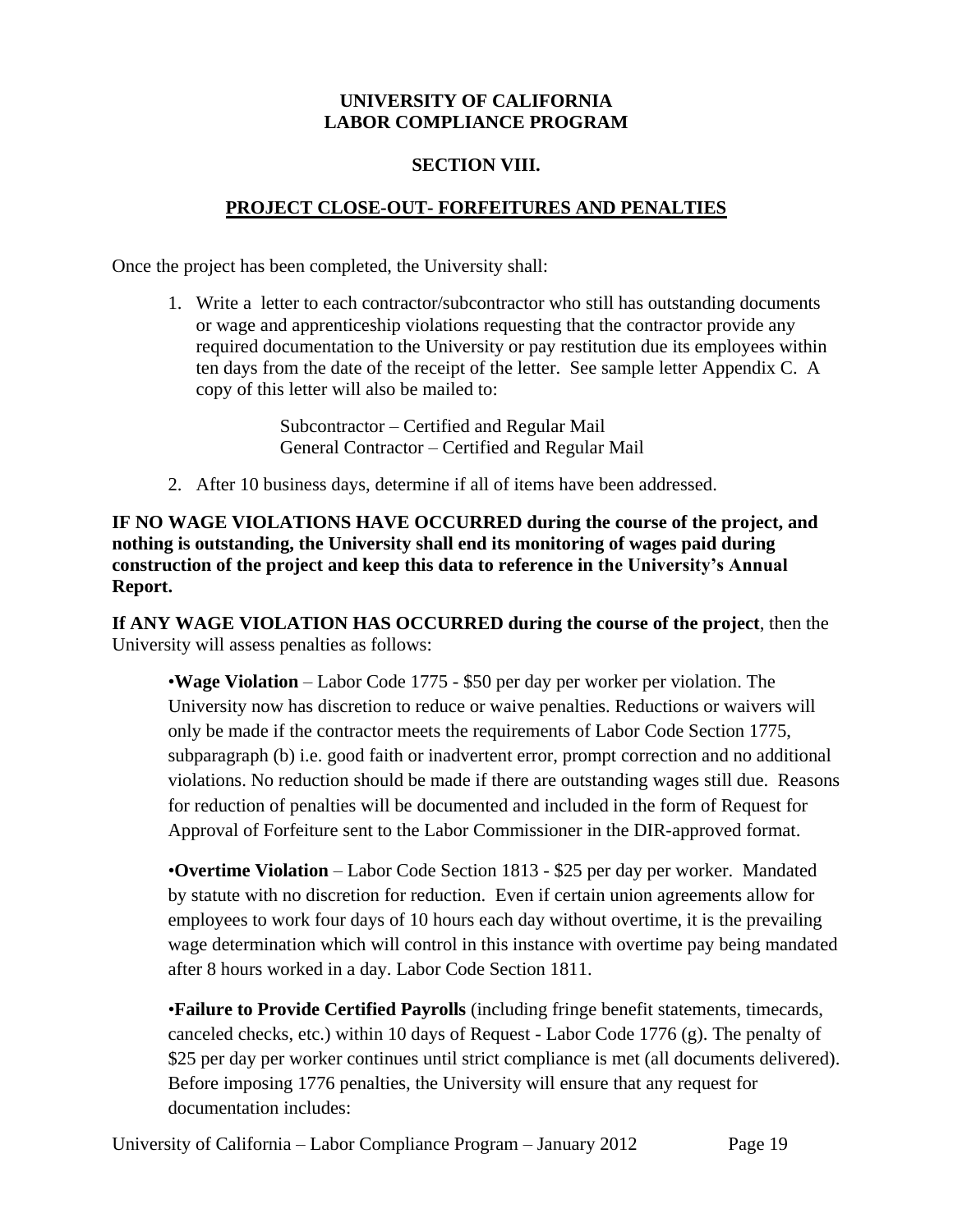- Identification of the specific documents requested
- Identification that the request is made pursuant to section  $1776(g)$  of the Labor Code and that penalties of \$25 per day per worker will be imposed until there is strict compliance
- Delivery of the notice must be by certified and regular first class mail

•**Willful and/or Repeat Offenders** will be subject to maximum penalties as stated above and a recommendation of debarment from public works will be made to the DIR.

•**Liquidated Damages** – If prevailing wages remain unpaid 60 days after a Notice to Withhold is issued to the contractor, the contractor shall be assessed liquidated damages equal to the amount of any unpaid wages. The University shall hold appropriate funds at the conclusion of the project to cover all wages due, penalties and liquidated damages.

•**Apprenticeship Violation** - Labor Code Section 1777.7 \$100 - \$300 per calendar day of noncompliance and debarment up to 3 years. This may include failure to pay training contributions, employ apprentices at the ratio required, etc. **The University does not have the authority to impose penalties for Apprenticeship Violations, but instead will file a Public Works Complaint detailing the violation and submitting relevant documentation of the violations to the DAS.**

• **Unlicensed Contractor** – Labor Code Section 1021. Any contractor working without a valid contractor license shall be subject to a penalty of \$200 per day per worker. This is not a penalty that LCPs enforce. Rather, the University will file a complaint with the DIR, as well as with the Contractors State License Board (CSLB).

3. If the total wages and penalties outstanding and due are less than \$1,000, then the LCO will proceed to issue a Notice of Withhold to the Contractor/and any applicable subcontractor.

4. If wages and penalties exceed \$1,000, the University will complete the Request for Approval of Forfeiture form (see DIR website for format) and send it with the appropriate documentation to the Labor Commissioner for review and decision. "LCP Request for Approval of Forfeiture" and "Penalty Worksheet" spreadsheet will be completed in full. Penalty worksheet will list dates of violation and include summary worksheet, including the following:

- a. Audit summary (University's penalty worksheet summary and individual employee penalty worksheets)
- b. 1<sup>st</sup> Bid Advertisement Publication and Notice of Completion (if filed)
- c. Scope of Work
- d. Complaint forms and declarations, if any, from third parties or employees.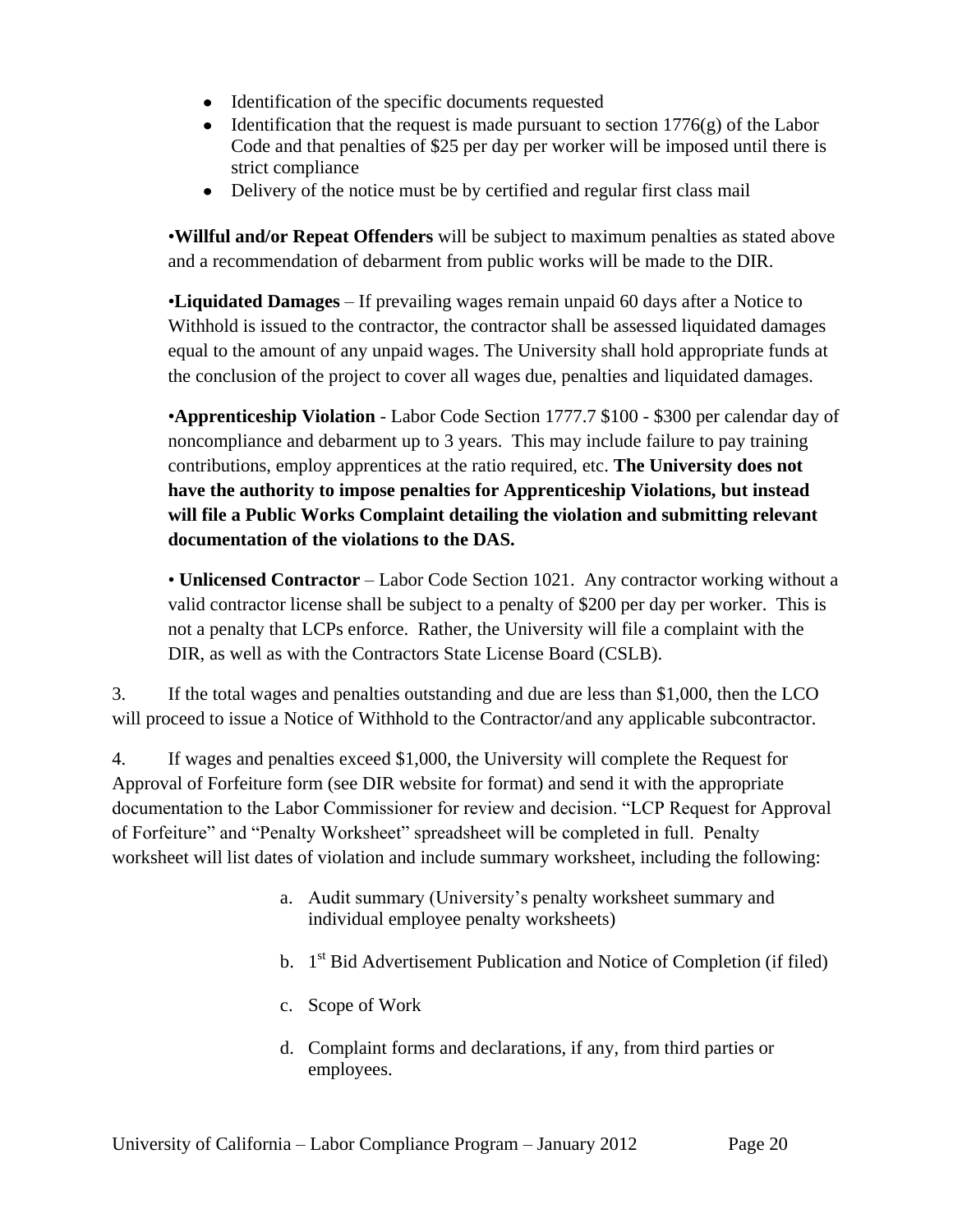The close out documents will be sent to the following:

General Contractor – certified and regular mail; Affected Subcontractor – certified and regular mail; Labor Commissioner - Overnight delivery (with signature required) or certified mail

5. The Labor Commissioner then has 30 days to respond. (Once the University has had a response from the Labor Commissioner, a Notice to Withhold shall issue. In the event the Labor Commissioner does not respond within 30 days, the University shall then issue a Notice to Withhold based on the information provided in the Request for Forfeiture Notice. The Notice to Withhold shall be sent as follows:

> General Contractor –certified and regular mail Affected Subcontractor – certified and regular mail

6. Allow 60 days for the contractor to contest the penalties. If the contractor contests the Notice to Withhold, then the University (upon receipt of the written Request for Review) will promptly forward the Request for Review to the University's General Counsel.

(a) Potential Settlement Options **–** The University does have the ability to engage in settlement discussions and will do so before the filing of a Request for Forfeiture. Specifically, once the University has determined an actual violation has occurred, notification will be provided to the affected contractor/subcontractor with an opportunity to correct the wage deficiency. The contractor/subcontractor shall have at least 10 days from such notification to submit information/documentation that such error was made in good faith and corrected promptly. If the correction is made promptly and a waiver of penalties is determined, no Request for Forfeiture will be made to the Labor Commissioner. However, the University will keep this information and include it with its Annual Report. When considering the compromise or waiver of penalties, the University will consider the nature of the violation, good faith error versus a knowing violation. A**ny contractor with an outstanding wage violation at the completion of the project (after being provided the information of the violation and at least 10 days to correct that violation) is NOT eligible for a reduction or waiver of penalties.** 

After a Notice to Withhold is issued, a contractor or subcontractor may request a settlement meeting pursuant to Labor Code Section 1742.1(b). The LCP shall have and exercise the same rights and responsibilities as the Enforcing Agency (as defined in section 17202(f) of Title 8 of the California Code of Regulations) in responding to such a request for review, including but not limited to the obligations to (i) serve notices, (ii) transmit the Request for Review to the hearing office, and (iii) provide an opportunity to (a) review evidence in a timely manner, (b) participate through counsel in all hearing proceedings, and (c) meet the burden of establishing prima facie support for the Notice of Withholding of Contract Payments.

(b) If a contractor or subcontractor seeks review of a Labor Compliance Program enforcement action, the Labor Commissioner may intervene to represent the Awarding Body, or to enforce relevant provisions of the Labor Code consistent with the practice of the Labor Commissioner, or both.

Except in cases where the Labor Commissioner has intervened pursuant to CCR Title 8 Section 16439 subpart (b), the Labor Compliance Program shall have the authority to prosecute, settle, or seek the dismissal of any Notice of Withholding of Contract Payments issued pursuant to Labor

University of California – Labor Compliance Program – January 2012 Page 21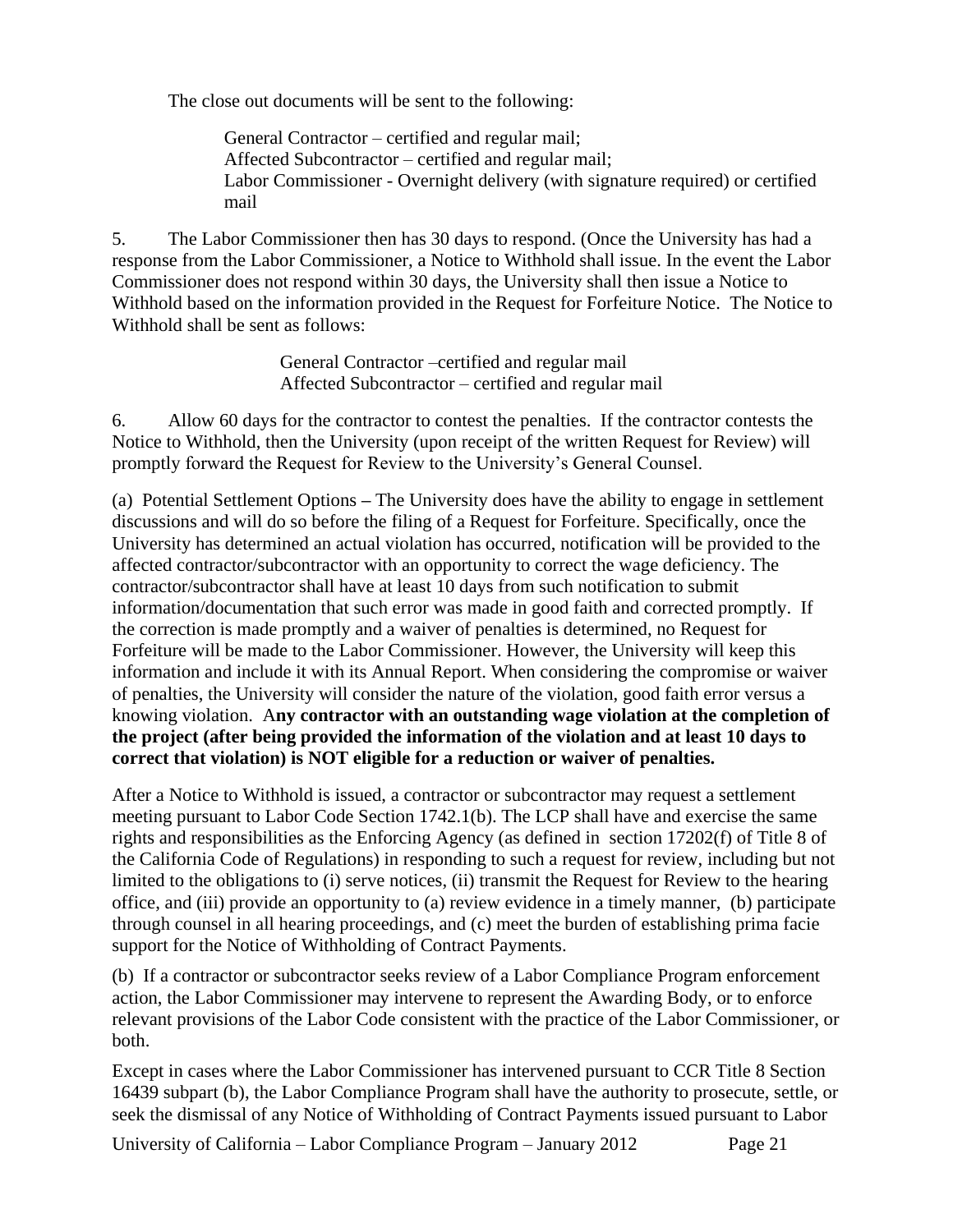Code Section 1771.6 and any review proceeding under Labor Code Section 1742, without any further need for approval by the Labor Commissioner. Whenever the LCP settles in whole or in part or seeks and obtains the dismissal of a Notice of Withholding of Contract Payments or a review proceeding under Labor Code Section 1742, the LCP shall document the reasons for the settlement or request for dismissal and shall make that documentation available to the Labor Commissioner upon request.

7. If the 60-day time period expires and no request for review is filed, then the sums set forth in the Notice to Withhold are deemed forfeit to the University (except to the extent that any wages due must be turned over by the University to the affected employees. (If the employees cannot be located after a diligent search, then those wage funds are turned over to the Labor Commissioner.)

# **APPRENTICE/TRAINING VIOLATION:**

- **-** Unpaid training for any trade
- No DAS 140 form submitted
- No DAS 142 form submitted and no apprentices on the project
- Electrician certification violation

**For any violation relating to apprenticeship or training, the University shall complete and file a Public Works Complaint with the Division of Apprenticeship Standards and enclose the applicable documentation.** 

The Public Works Complaint and applicable documents shall be sent to:

- General Contractor certified and regular mail;
- Affected Subcontractor certified and regular mail;

 $-DAS:$ 

The Division of Apprenticeship Standards Public Works Division P.O. Box 420603 San Francisco, CA 94142

# **Close Out Completion Report:**

For each LCP project, the University Campus LCP shall prepare a Project Completion Report and keep such report in the applicable project file.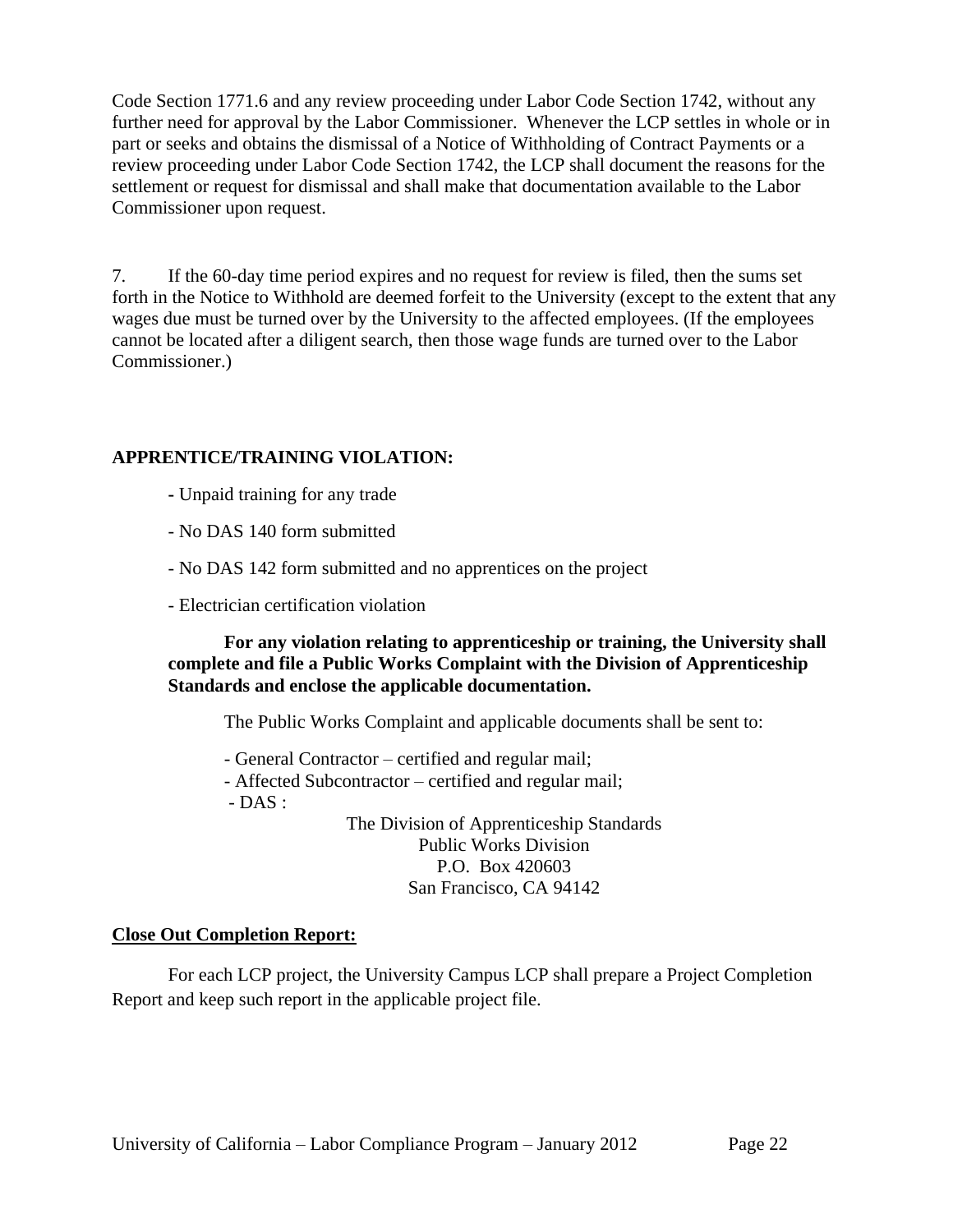# **SECTION IX.**

# **NOTIFICATION OF CONTRACTOR AND APPEAL RIGHTS OF PROGRAM ENFORCEMENT ACTION**

## **Notice of Withholding of Contract Payments (NWCP)**

After determination of the amount of forfeiture by the Labor Commissioner, the University shall provide notice of withholding of contract payments to the contractor and subcontractor, if applicable. The notice shall be in writing and shall describe the nature of the violation and the amount of wages, penalties, and forfeitures withheld. Service of the notice shall be completed pursuant to Section 1013 of the Code of Civil Procedure by first-class and certified mail to the contractor and subcontractor, if applicable. Notice to Contractor shall be deemed notice to its performance bond surety. The notice shall advise the contractor and subcontractor, if applicable, of the procedure for obtaining review of the withholding of contract payments. The awarding body shall also serve a copy of the notice by certified mail to any bonding company issuing a bond that secures the payment of wages covered by the notice and to any surety on such bond, if their identities are known to the awarding body.

## **Review of NWCP**

1. An affected contractor or subcontractor may obtain review of an NWCP under this chapter by transmitting a written request to the office of the LCP that appears on the NCWP within 60 days after service of the NWCP. If no hearing is requested within 60 days after service of the NWCP, the NWCP shall become final.

2. Within five days following the receipt of the request for review, the LCP shall transmit to the Office of the Director-Legal Unit the request for review and copies of the Notice of Withholding of Contract Payments, any audit summary that accompanied the notice, and a proof of service or other documents showing the name and address of any bonding company or surety that secures the payment of the wages covered by the notice. The Office of the Director- Legal Unit, shall complete and serve a Notice of Transmittal on the DIR and the applicable contractor(s) within ten days of the date the letter requesting review by the contractor was delivered to the LCO at the applicable campus.

3. Upon receipt of a timely request, a hearing shall be commenced within 90 days before the Director, who shall appoint an impartial hearing officer possessing the qualifications of an administrative law judge pursuant to subdivision (b) of Section 11502 of the Government Code. The appointed hearing officer shall be an employee of the department, but shall not be an employee of the Division of Labor Standards Enforcement. The contractor or subcontractor shall be provided an opportunity to review evidence to be utilized by the LCP at the hearing within 20 days of the receipt of the written request for a hearing. Any evidence obtained by the LCP subsequent to the 20-day cutoff shall be promptly disclosed to the contractor or subcontractor**.**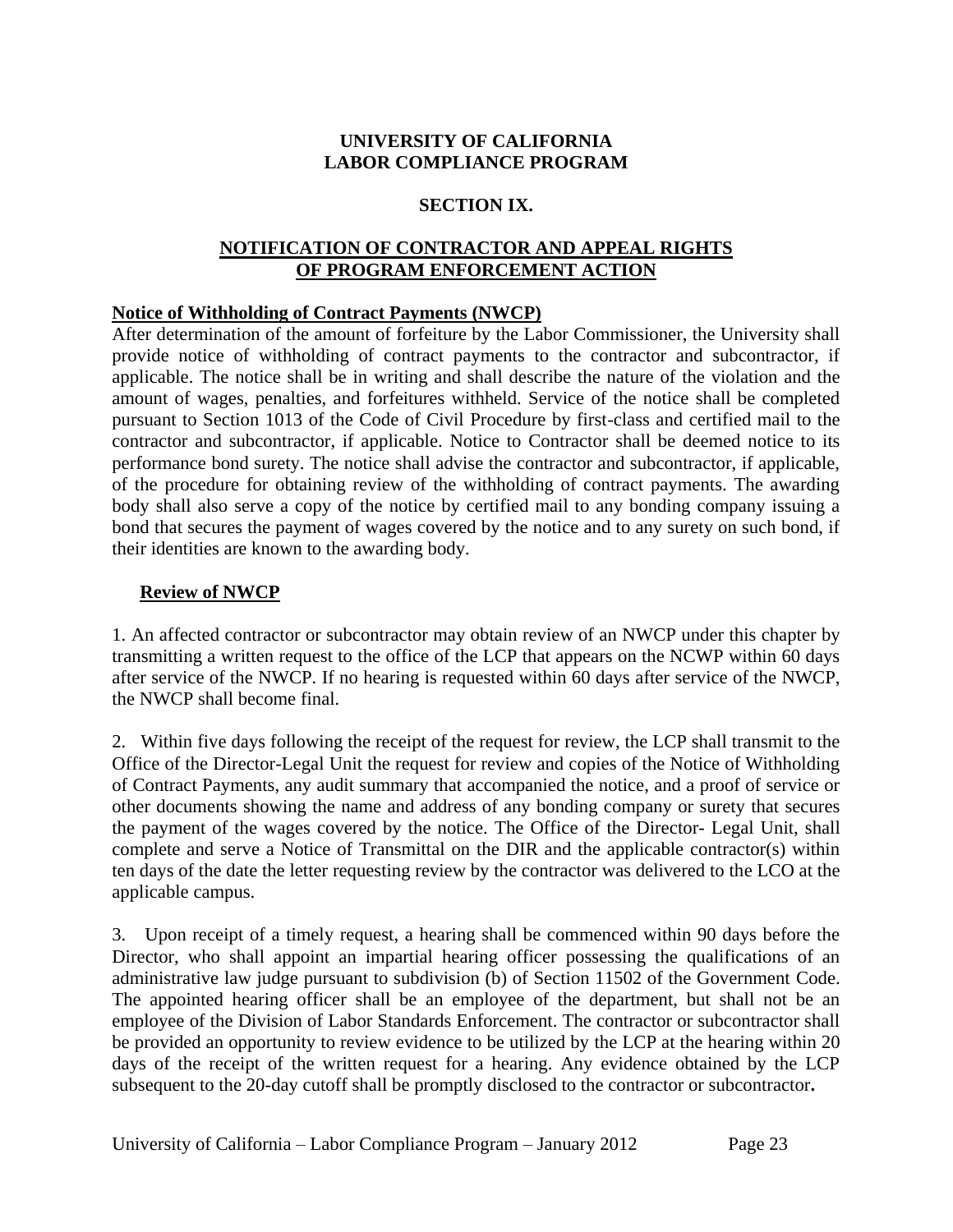A copy of a Notice of Opportunity to Review Evidence Pursuant to Labor Code Section 1742(b) form is available at<http://www.dir.ca.gov/lcp/LCPEnforcementFormsResources.htm> .

The contractor or subcontractor shall have the burden of proving that the basis for the NWCP is incorrect. The NWCP shall be sufficiently detailed to provide fair notice to the contractor or subcontractor of the issues at the hearing.

Pursuant to Labor Code Section 1742.1, there shall be no liability for liquidated damages if the full amount of the assessment or notice, including penalties has been deposited by the contractor with the Department of Industrial Relations within 60 days following service of Notice to Withhold.

Within 45 days of the conclusion of the hearing, the Director shall issue a written decision affirming, modifying, or dismissing the assessment. The decision of the Director shall consist of a notice of findings, findings, and an order. This decision shall be served on all parties pursuant to Section 1013 of the Code of Civil Procedure by first-class mail at the last known address of the party on file with the LCP. Within 15 days of the issuance of the decision, the Director may reconsider or modify the decision to correct an error, except that a clerical error may be corrected at any time. The Director has adopted regulations setting forth procedures for hearings under this subdivision.

4. An affected contractor or subcontractor may obtain review of the decision of the Director by filing a petition for a writ of mandate to the appropriate superior court pursuant to Section 1094.5 of the Code of Civil Procedure within 45 days after service of the decision. If no petition for writ of mandate is filed within 45 days after service of the decision, the order shall become final. If it is claimed in a petition for writ of mandate that the findings are not supported by the evidence, abuse of discretion is established if the court determines that the findings are not supported by substantial evidence in the light of the whole record.

5. A certified copy of a final order may be filed by the Labor Commissioner in the office of the clerk of the superior court in any county in which the affected contractor or subcontractor has property or has or had a place of business. The clerk, immediately upon the filing, shall enter judgment for the state against the person assessed in the amount shown on the certified order.

6. A judgment entered pursuant to this procedure shall bear the same rate of interest and shall have the same effect as other judgments and shall be given the same preference allowed by law on other judgments rendered for claims for taxes. The clerk shall not charge for the service performed by him or her pursuant to this section.

7. This procedure shall provide the exclusive method for review of a NWCP by the University to withhold contract payments pursuant to Section 1771.7.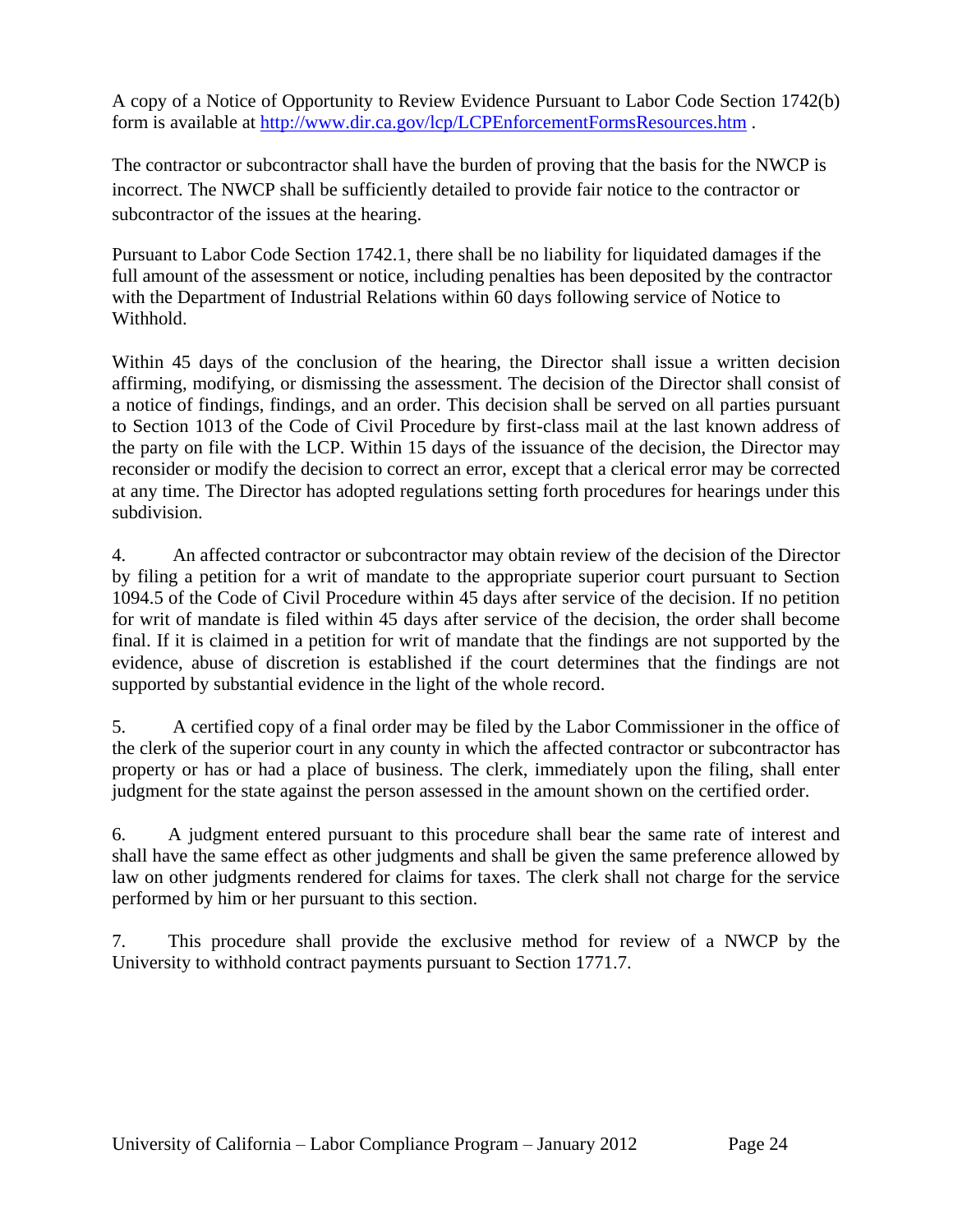## **SECTION X**

#### **PRIORITY DISTRIBUTION OF FORFEITED SUMS**

#### Withholding of Forfeited Sums

- 1. Before making payments to the contractor of money due under a contract for public work, the University shall withhold and retain from sums owing Contractor, if any, all amounts required to satisfy the NWCP. The amounts required to satisfy the NWCP shall not be disbursed by the University until receipt of a final order that is no longer subject to judicial review.
- 2. Pending a final order, or the expiration of the time period for seeking review of the Notice of the Withholding, the University shall not disburse any contract payments withheld.
- 3. From the amount recovered, the wage claim shall be satisfied prior to the amount being applied to penalties. If insufficient money is recovered to pay each worker in full, the money shall be prorated among all workers employed on the public works project who are paid less than the prevailing wage rate.
- 4. **Wages for workers who cannot be located shall be placed in the Industrial Relations Unpaid Fund and held in trust for the workers pursuant to Section 96.7.** Penalties shall be paid to the University facility that has enforced this chapter pursuant to Section 1771.7.
- 5. If insufficient funds are withheld, recovered, or both, to pay each underpaid worker in full, the money shall be prorated among all said underpaid workers.
- 6. Where the involvement of the Labor Commissioner has been limited to a determination of the actual amount of penalty, forfeiture or underpayment of wages, and the matter has been resolved without litigation by or against the Labor Commissioner, the Labor Compliance Program shall deposit penalties and forfeitures with the University.

Where collection of fines, penalties or forfeitures results from administrative proceedings or court action to which the Labor Commissioner and University or its Labor Compliance Program are both parties (including cases where the Labor Compliance Program or the University make an appearance as a real party in interest), the fines, penalties or forfeitures shall be divided between the general funds of the state and the University, as agreed upon by the Labor Commissioner and the University. If the Labor Commissioner and the University cannot agree on the division of the fines, penalties or forfeitures, if the case is resolved by a Hearing Officer or court, the fines, penalties or forfeitures shall be divided between the general funds of the state and the University, as the Hearing Officer or court may decide.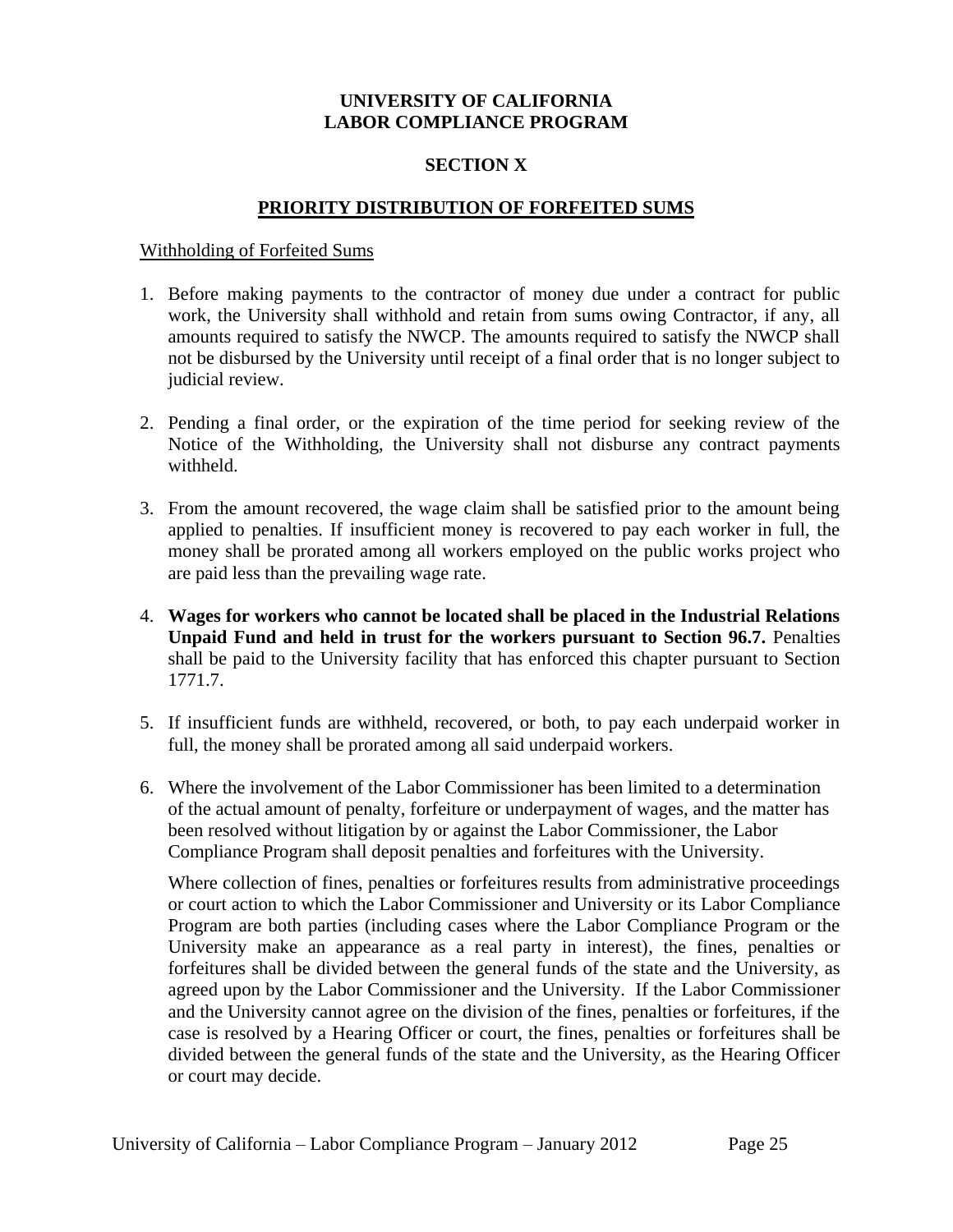All penalties recovered in administrative proceedings or court action brought by or against the Labor Commissioner and to which the University or its Labor Compliance Program is not a party or a real party in interest, shall be deposited in the general fund of the State.